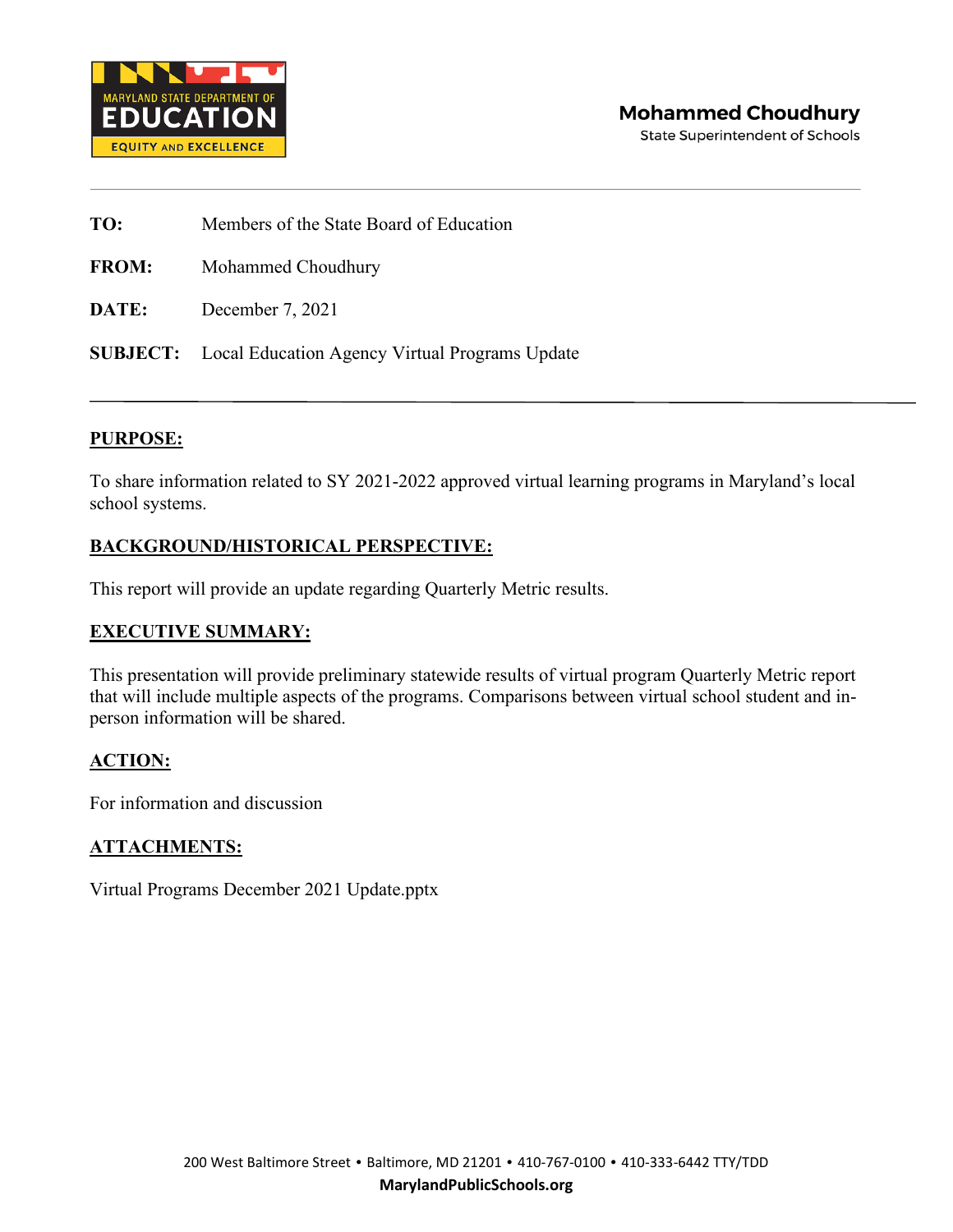





# Virtual Programs December 2021 Update

Maryland State Department of Education December 7, 2021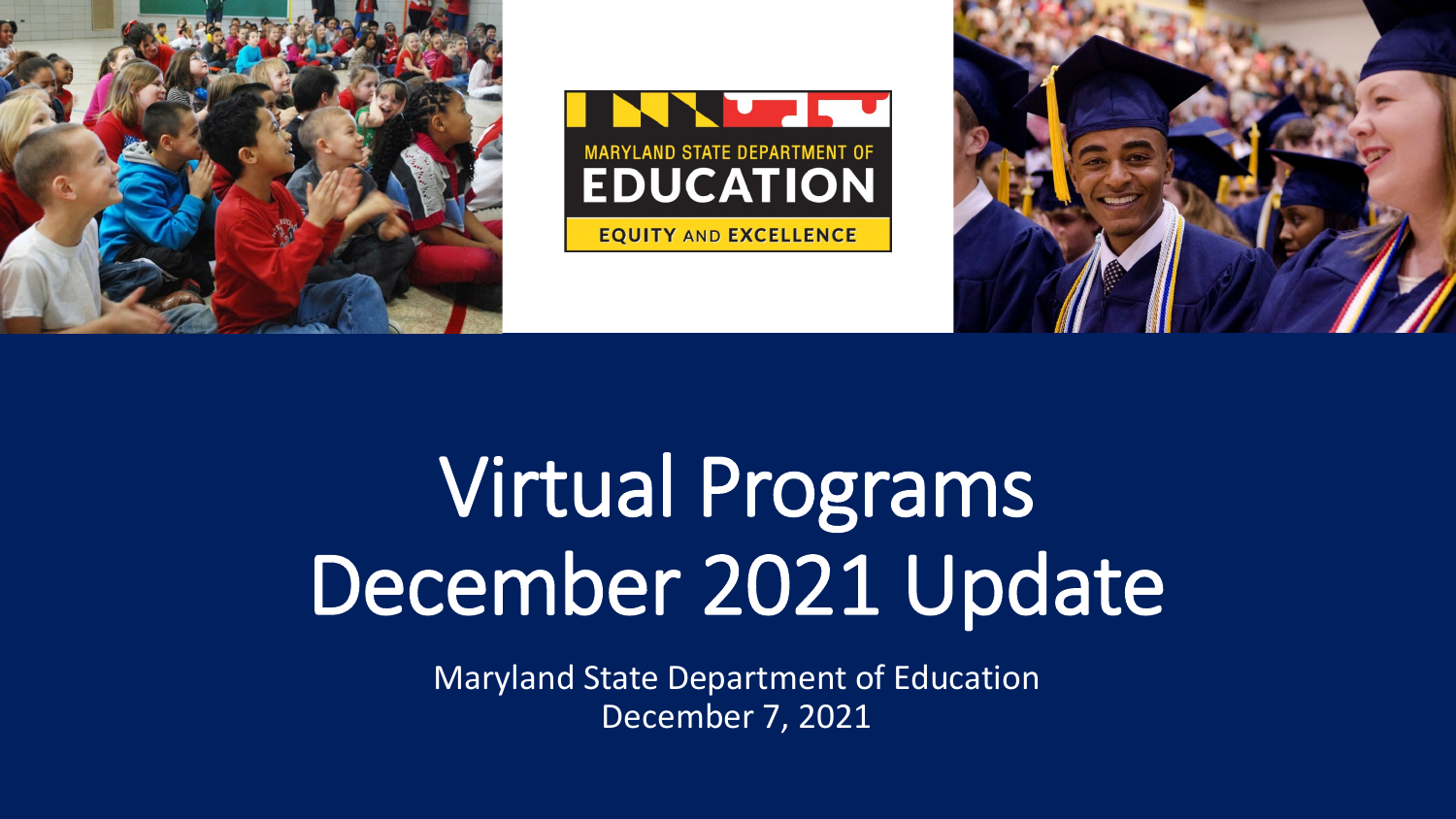### Virtual Program Enrollment – Local School System



YLAND STATE DEPARTMENT OI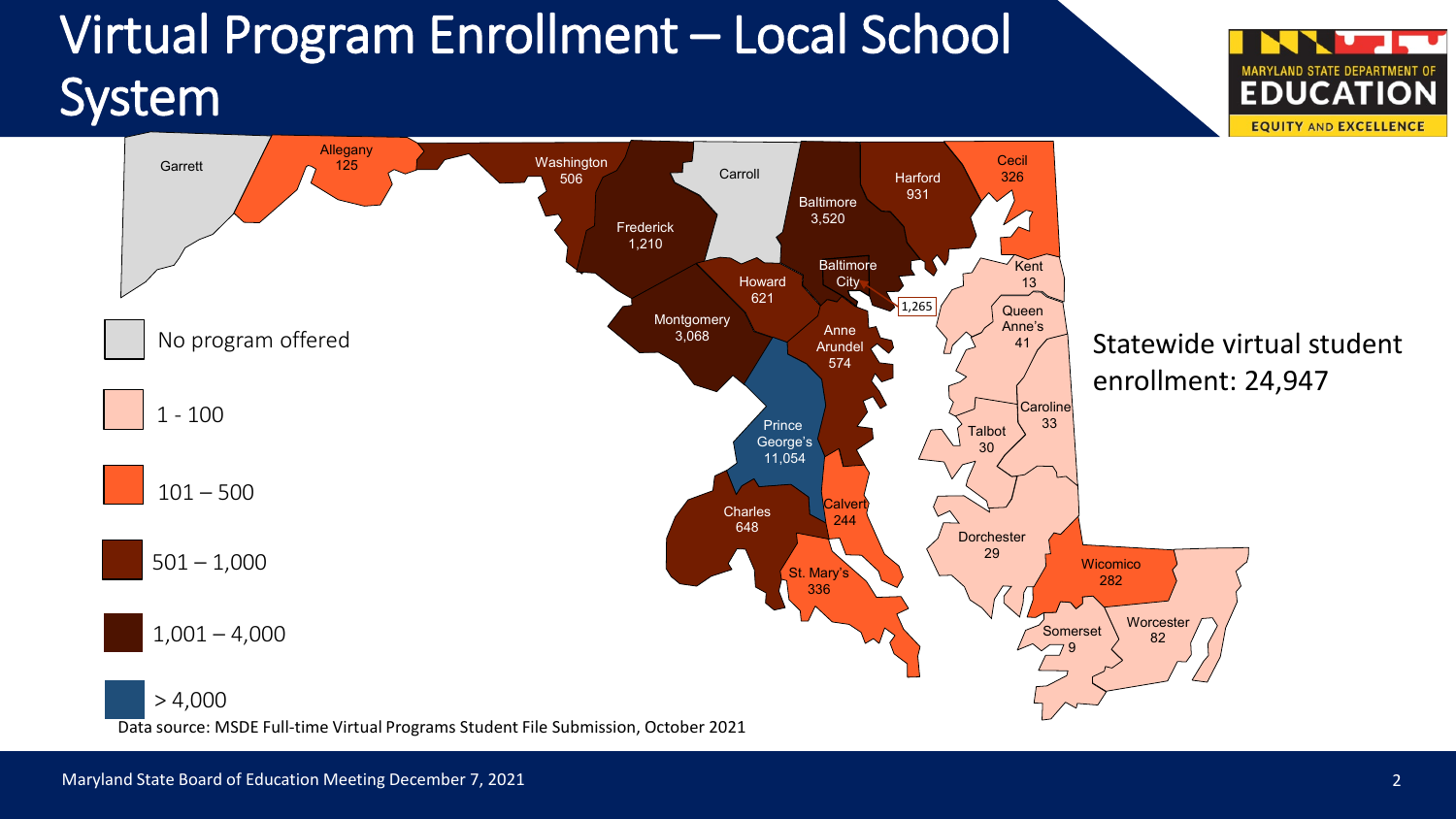# Virtual Program Enrollment – State





Maryland State Board of Education Meeting December 7, 2021 38 and 2012 12:00 13:00 13:00 13:00 13:00 13:00 13:00 13:00 13:00 13:00 13:00 13:00 13:00 13:00 13:00 13:00 13:00 13:00 13:00 13:00 13:00 13:00 13:00 13:00 13:00 1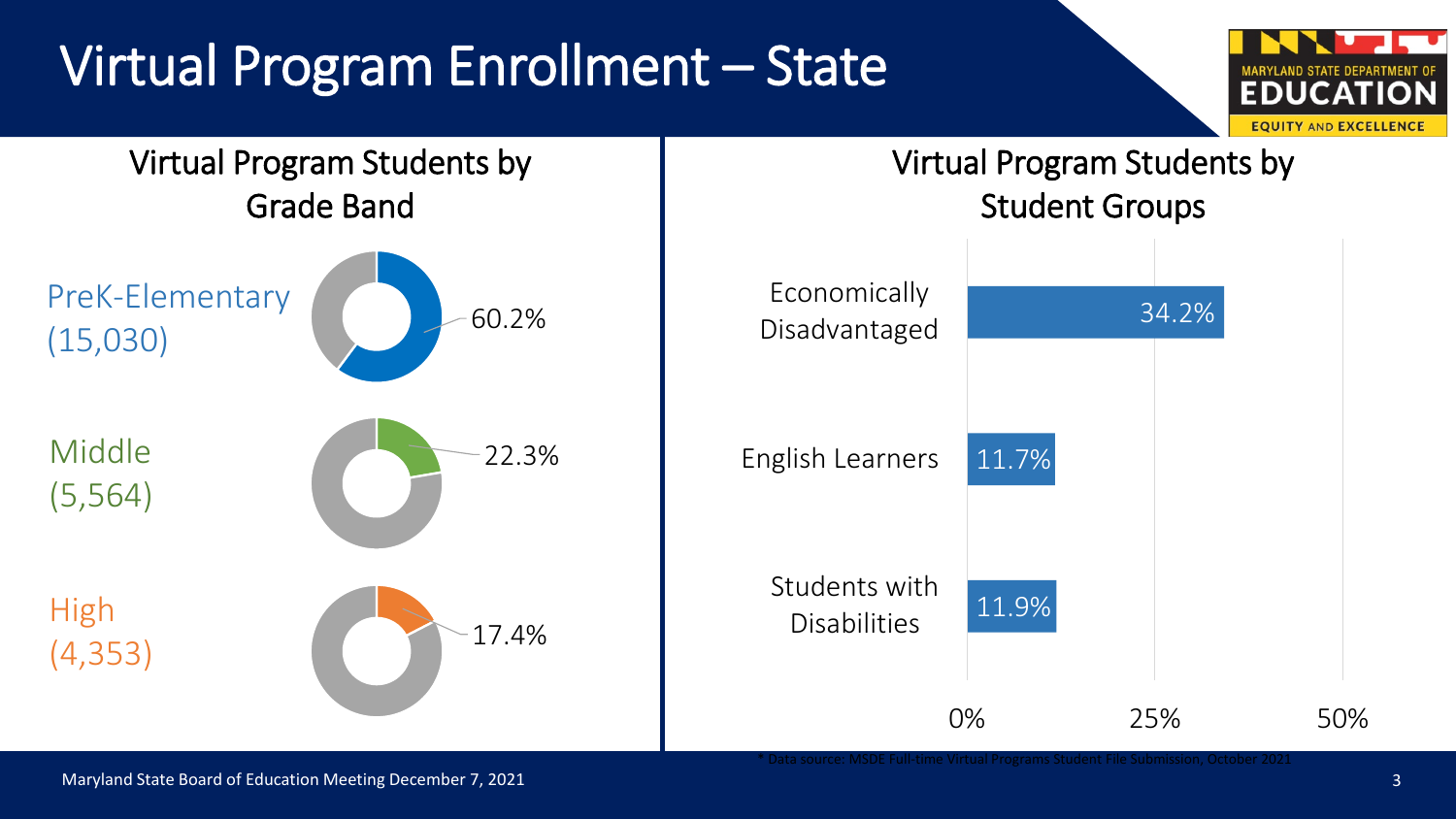# Virtual Program Enrollment – State







Data source: MSDE Full-time Virtual Programs Student File Submission, October 2021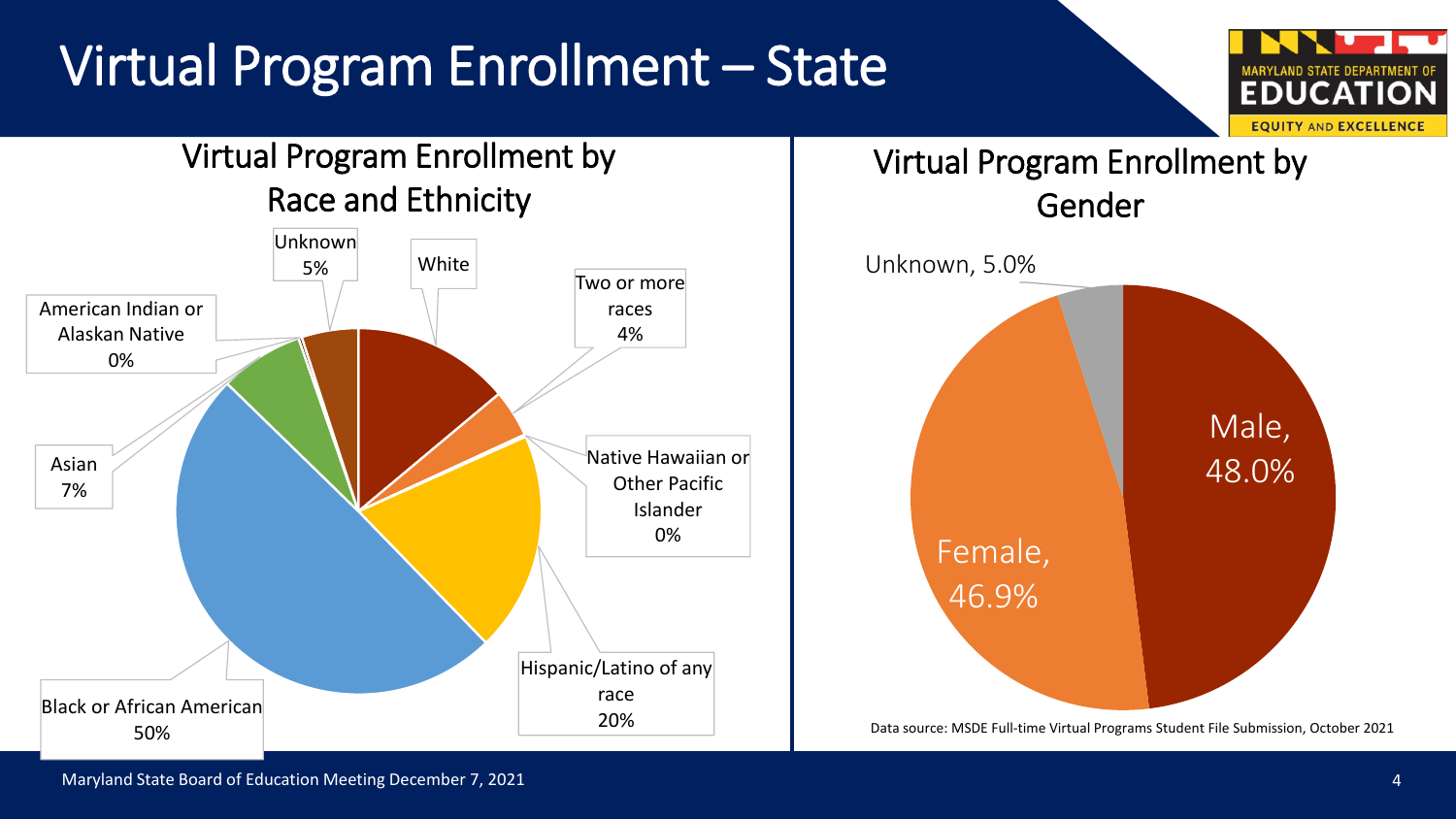# Virtual Program Selection



- Student grade level
- Compromised family health issues
- Applicant met certain priorities
- Regular attendance during SY 20-21
- Successful completion of virtual classes in SY 20-21

### **Primary Reasons for Non-Acceptance**

- Did not meet LSS criteria
- Application submitted after enrollment period
- Incomplete application
- Family withdrew application
- Limited staff and/or resources available
- Program reached locally planned capacity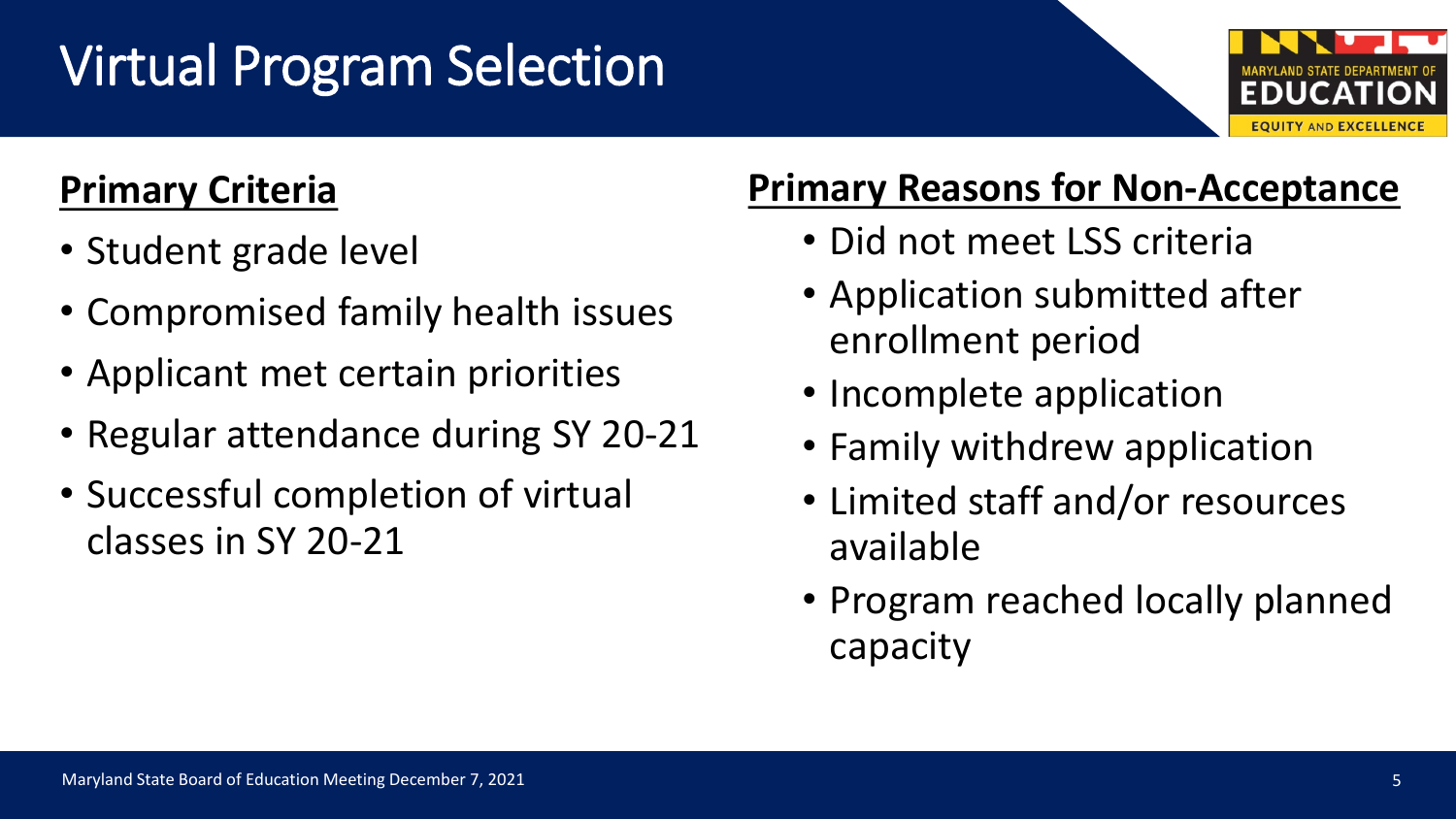### Quarterly Metrics: Overview



- First quarter LEA-level data was collected from **November 5 to December 2, 2021**
- The last day of the first quarter varied by LEA, from October 25<sup>th</sup> to November 16th
- **21 systems are included in the results**
	- Represents 100% of students enrolled in virtual programs across the state
	- Carroll and Garrett do not have fully virtual programs
	- Kent has a virtual program combined with in-person learning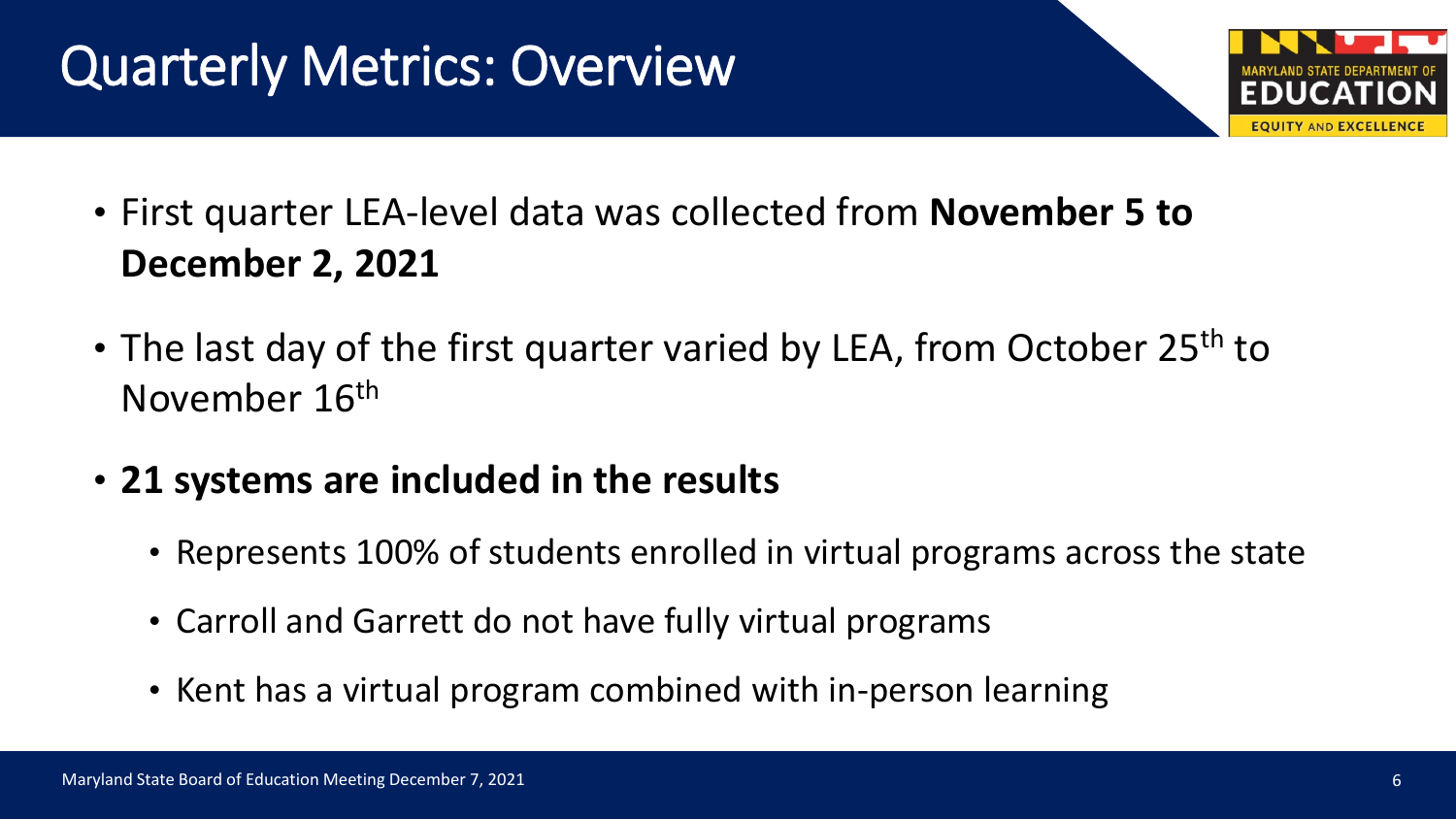

#### First Quarter Virtual Program Enrollment by Grade Level

| <b>Grade Level</b> | <b>First Day of Quarter 1</b> | Last Day of Quarter 1 |
|--------------------|-------------------------------|-----------------------|
| Elementary (K-5)   | 14,330                        | 13,970                |
| Middle (6-8)       | 5,358                         | 5,231                 |
| High $(9-12)$      | 3,967                         | 3,939                 |
| Total              | 23,655                        | 23,140                |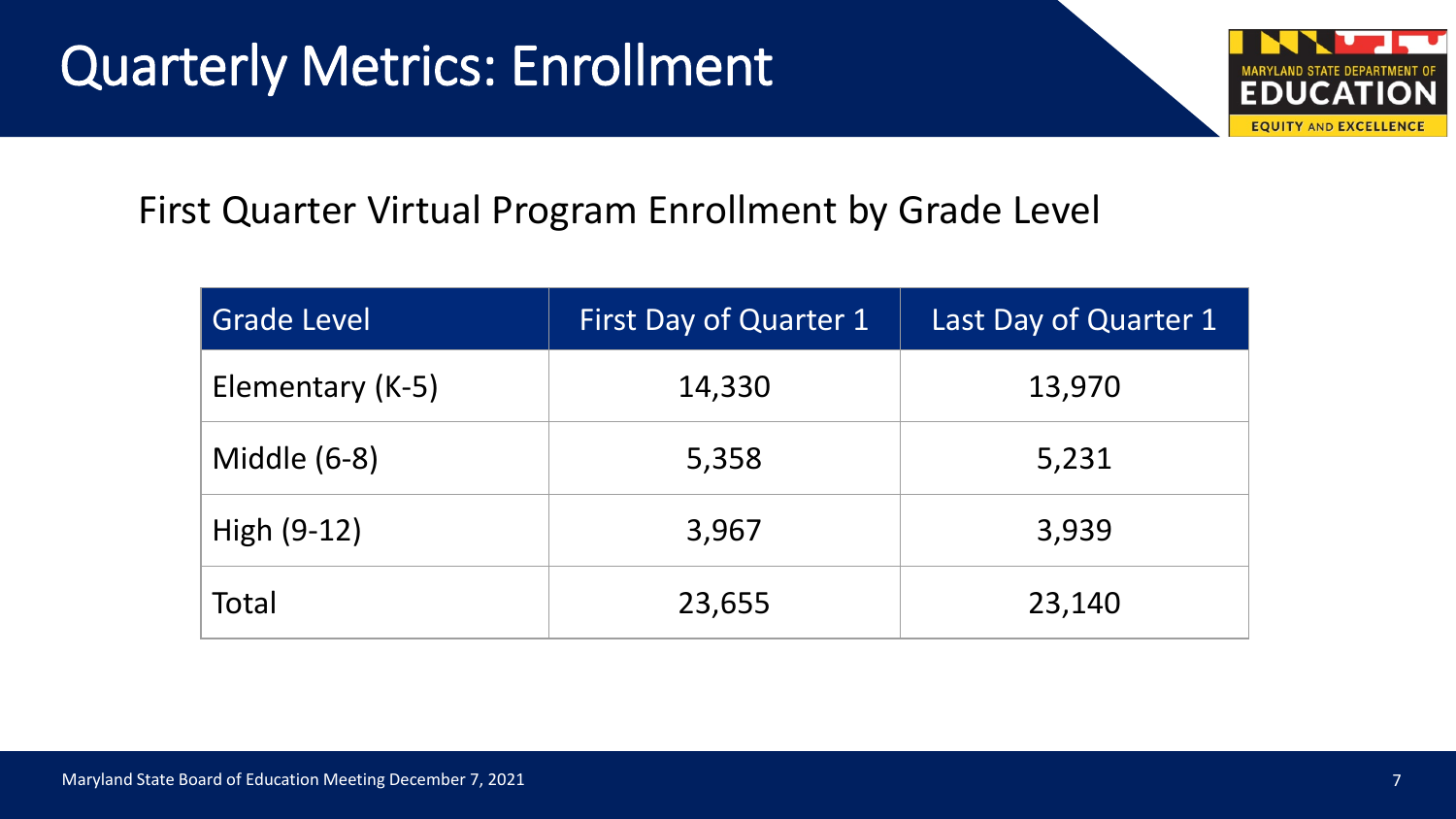# LEA Waitlist Data Analysis I

#### **Virtual programs waitlist update:**

- 12 LEAs reported 0 students on a waitlist
- 9 LEAs currently have a waitlist
	- Three LEAs have updated the list since October

#### **LEAs maintain waitlists in various ways:**

- Daily, weekly, or end of the marking period
- As virtual students withdraw
- Surveys sent to waitlisted families to gauge continued interest in enrolling in the virtual

program

*Note: Numbers do not reflect the impact of the recently available vaccine*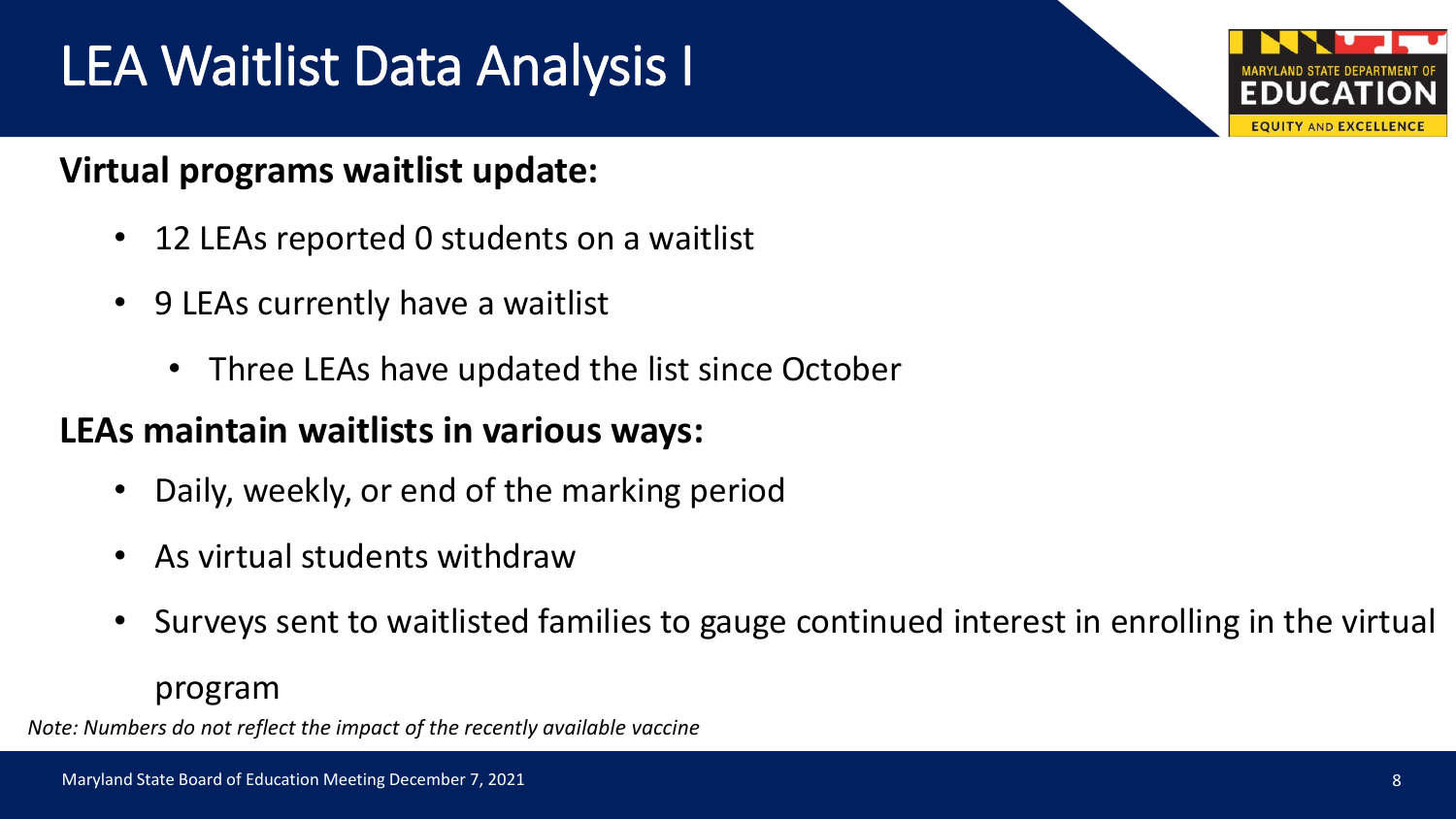

#### **Virtual Program Waitlist Counts by LEA and Grade Span**

| LEA               | $K-5$          | $6 - 8$        | $9 - 12$ | <b>Total</b>   |
|-------------------|----------------|----------------|----------|----------------|
| Calvert           | 13             | 11             | 11       | 35             |
| <b>Dorchester</b> | $\theta$       | 3              | 5        | 8              |
| Frederick         | 238            | 55             | 187      | 480            |
| Harford           | 172            | 75             | 122      | 369            |
| Montgomery        | 237            | 173            | 194      | 604            |
| Queen Anne's      | $\overline{0}$ | 3              |          | $\overline{4}$ |
| St. Mary's        | 95             | 143            | 231      | 469            |
| Washington        | 16             | 31             | 9        | 56             |
| Worcester         | 34             | $\overline{0}$ | 3        | 37             |

*Note: Numbers do not reflect the impact of the recently available vaccine*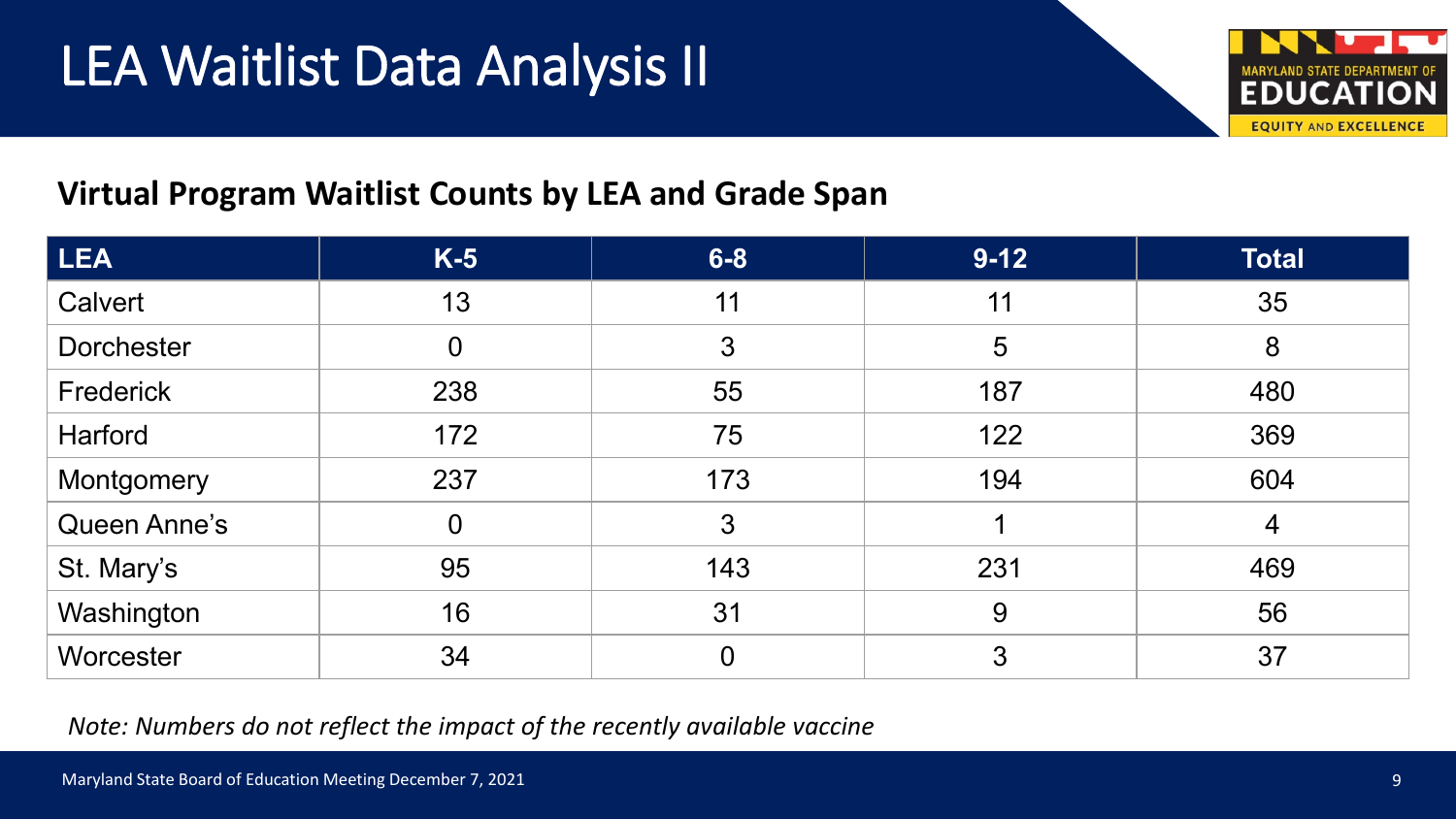# Quarterly Metrics: Access to Courses I

#### **AP Courses**

• In 17 of 19 systems, high school students in fully virtual programs have access to AP courses

#### **Honors Courses**

• In 12 of 19 systems, high school students in fully virtual programs have access to Honors courses

### **Other Courses**

• Most virtual programs **do not offer** CTE courses, Band, Theater, or Chorus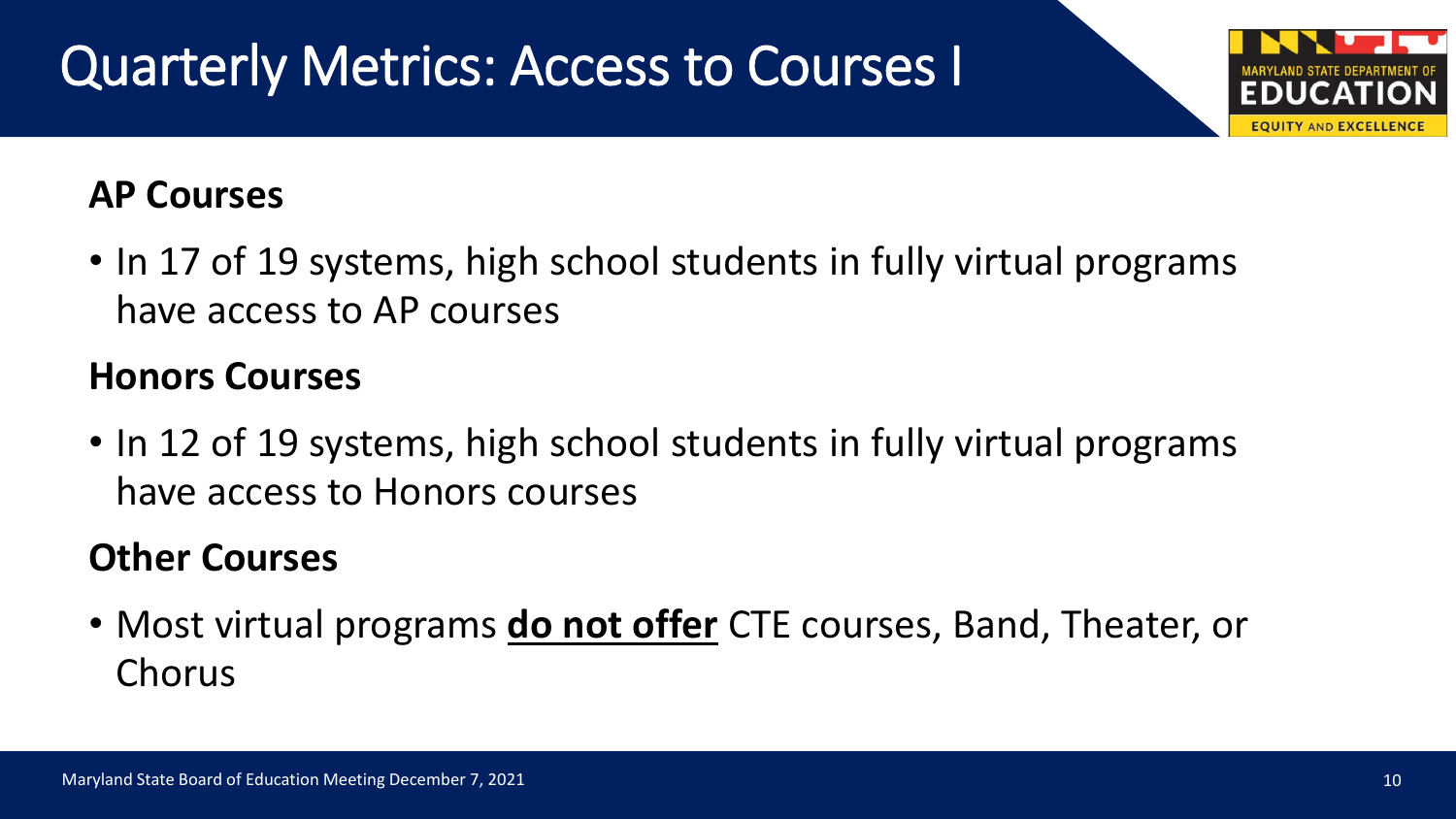### Quarterly Metrics: Access to Courses II

### **Remedial Courses**

- Students in fully virtual programs have access to remedial courses in:
	- 7 of 17 systems at the elementary school level
	- 7 of 20 systems at the middle school level
	- 9 of 19 systems at the high school level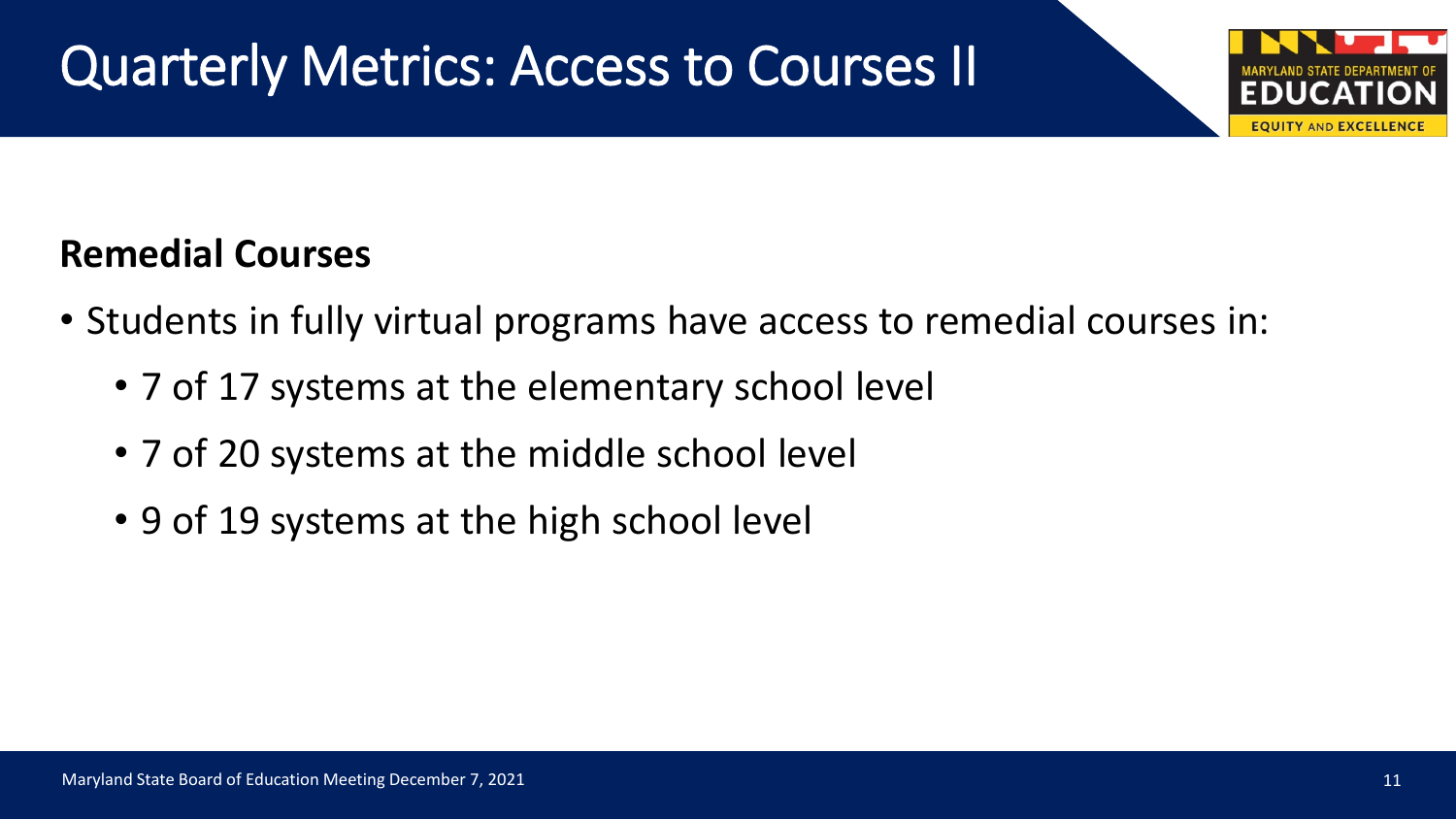### Quarterly Metrics: Access to Services I



### **Students in fully virtual programs have access to tutoring in:**

- **12 of 17 systems at the elementary school level**
	- Median: 4 hours of tutoring available per week
	- Range: 1 to 45 hours of tutoring available per week
- **18 of 20 systems at the middle school level**
	- Median: 6 hours of tutoring available per week
	- Range: 2 to 60 hours of tutoring available per week (Monday-Friday, 8am- 8pm)
- **17 of 19 systems at the high school level**
	- Median: 8 hours of tutoring available per week
	- Range: 3 to 60 hours of tutoring available per week (Monday-Friday, 8am-8pm)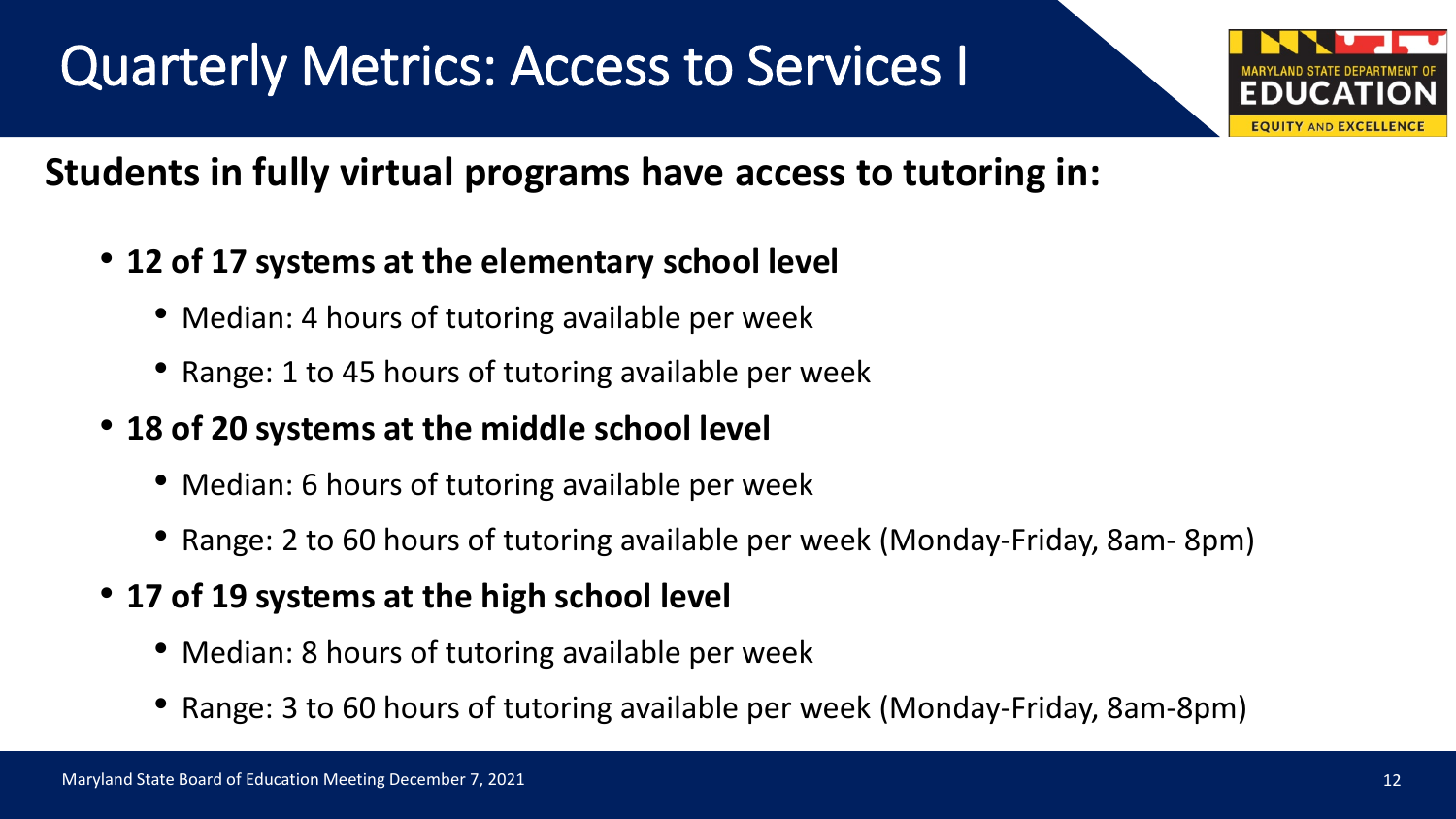### Quarterly Metrics: Access to Services II

# **EQUITY AND EXCELLENCE**

### **Students in fully virtual programs have access to athletics and/or extracurricular activities in:**

- 11 of 17 systems at the elementary school level
- 15 of 20 systems at the middle school level
- 16 of 19 systems at the high school level

### **Students in all fully virtual programs have access to school health services**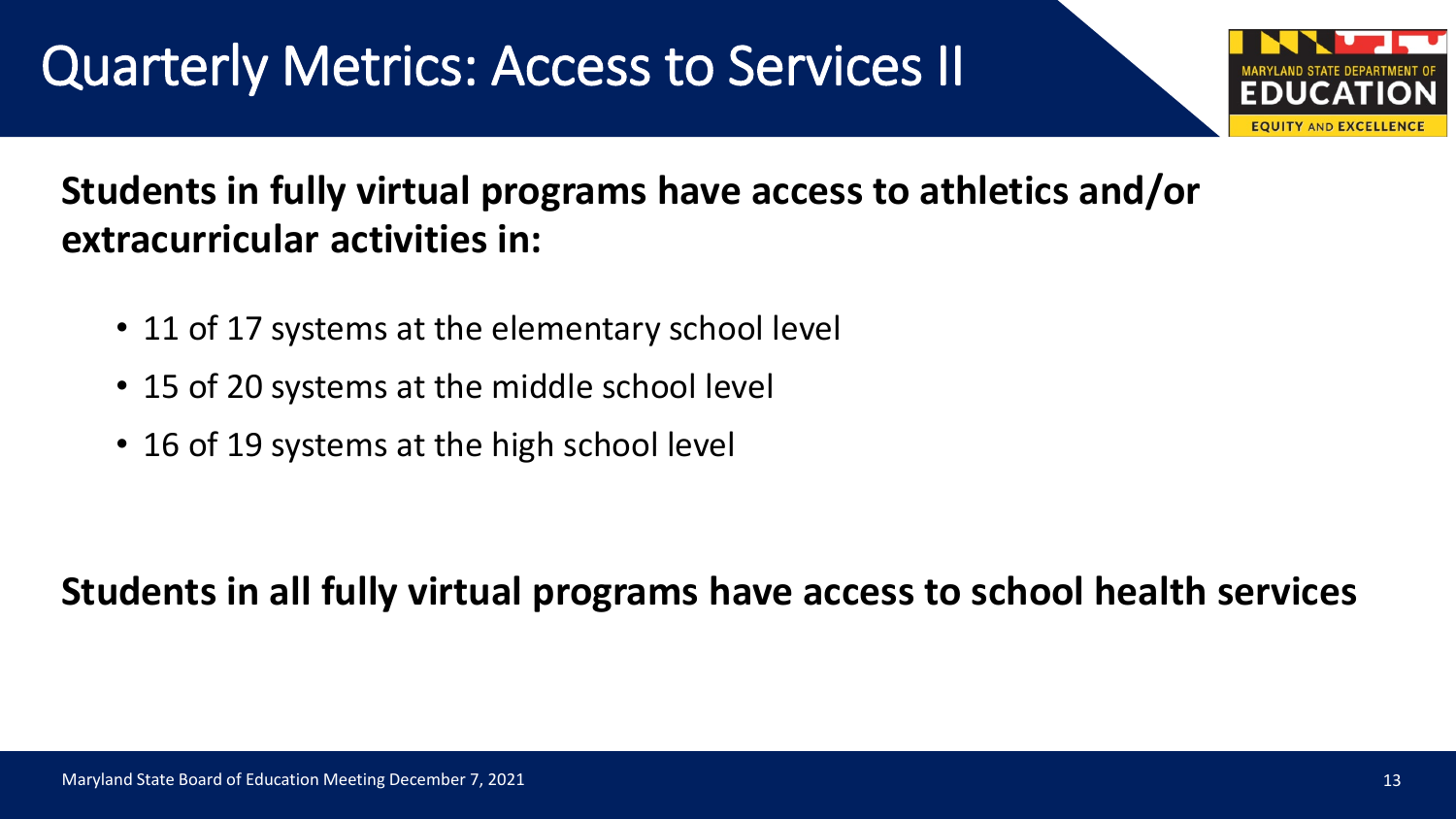### Access to Health Services



#### **St. Mary's**

- Vision and hearing screenings and health services are provided to virtual students at the home school
- Nurses review virtual student immunization records and check for compliance

#### **Somerset**

- Virtual students contact the school and come into the nurse's office
- Tele-med services are also available with Chesapeake Health Care

#### **Talbot**

- Offers in-school wellness centers staffed by nurse practitioners that virtual students can access
- Families need to call and make an appointment for the students to be seen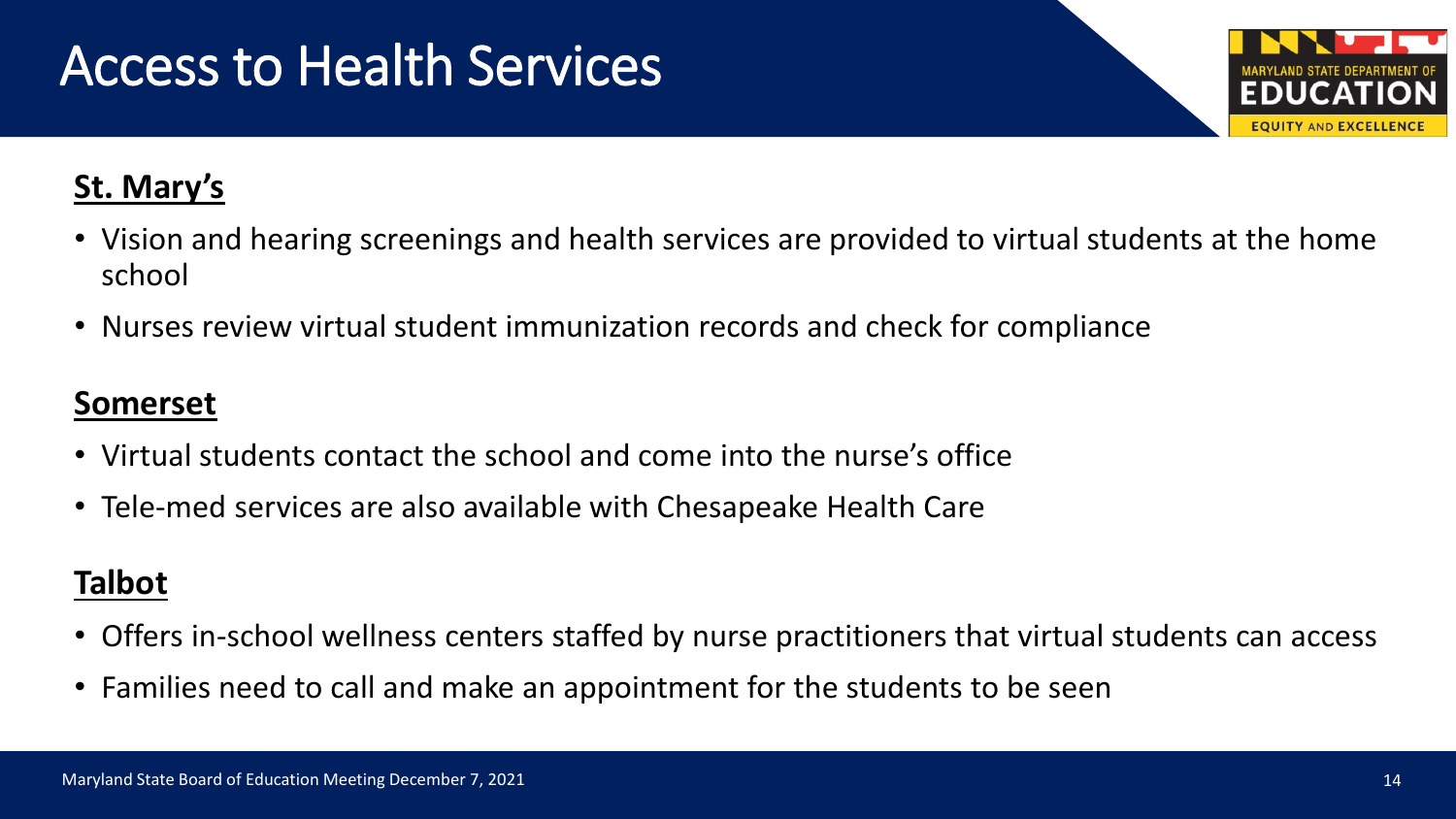# Access to Social Emotional Supports I



#### **All systems offer students in fully virtual programs access to social-emotional learning (SEL) supports**

#### **How do students access social-emotional supports?**

#### **Frederick County**

#### **Elementary**

- Virtual program is supported by a full-time counselor who conducts monthly guidance lessons with each homeroom class
- Students, parents, or teachers have access to the referral form
- **Secondary** (middle and high school)
	- Each level has a full-time counselor who provides weekly SEL activities
	- Students, parents, teachers, and administrators can provide referrals
	- Counselors meet with students and facilitate outside services as needed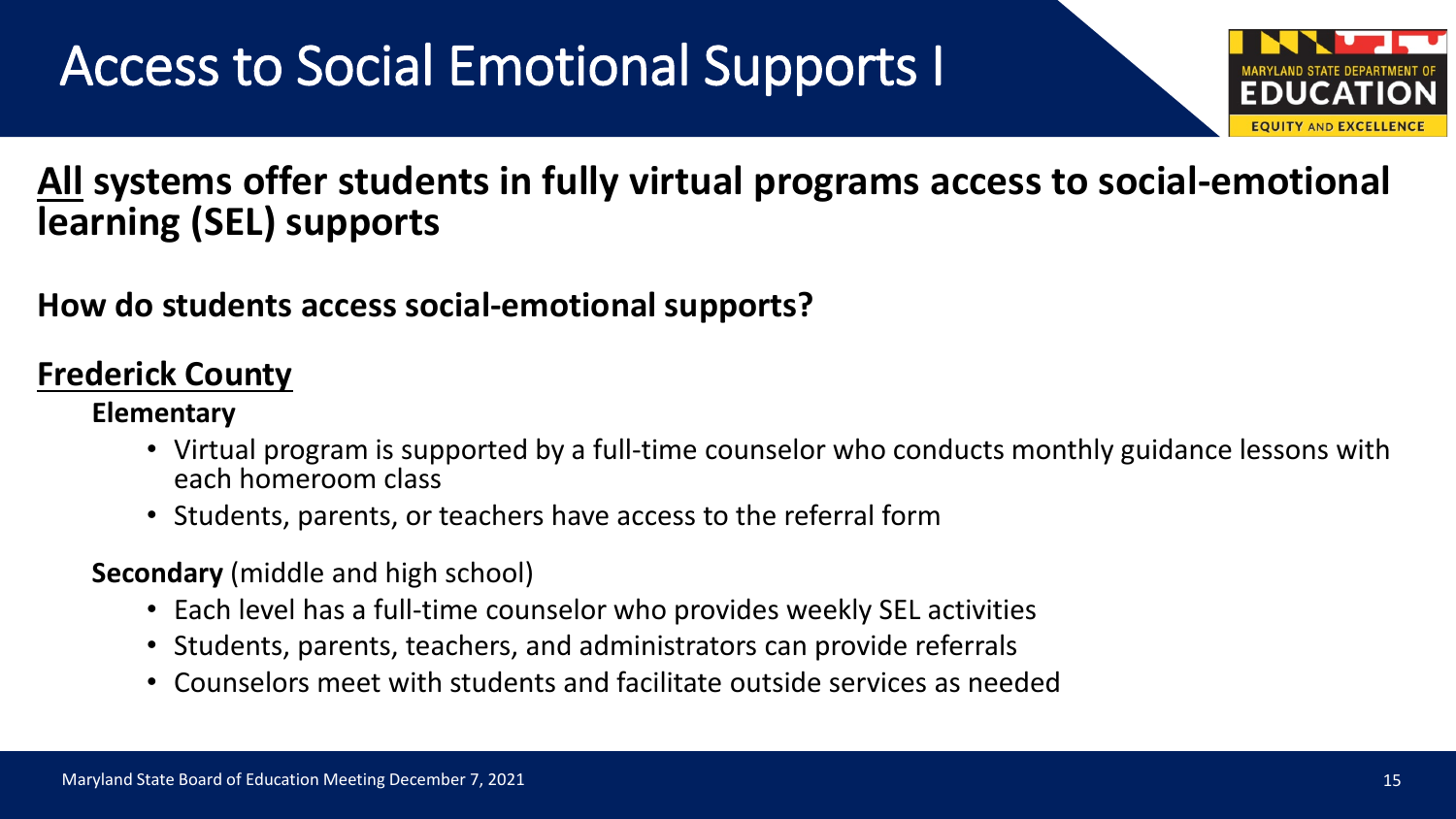# Access to Social Emotional Supports II

#### **Calvert County**

Elementary

• Counselor assigned to students provides lessons and support

Secondary (middle and high school)

• Weekly mentoring with Student Success Client and support from home school counselor as needed

#### **Worcester County**

Elementary

- School counselors contact students and parents bi-weekly
- Referrals for additional support may be requested by teacher, parent, or student

Secondary (middle and high school)

- Student success coordinator reaches out to school counselors, district coordinator, and parents. School counselors provide support and refer to other agencies as needed
- Parents may request support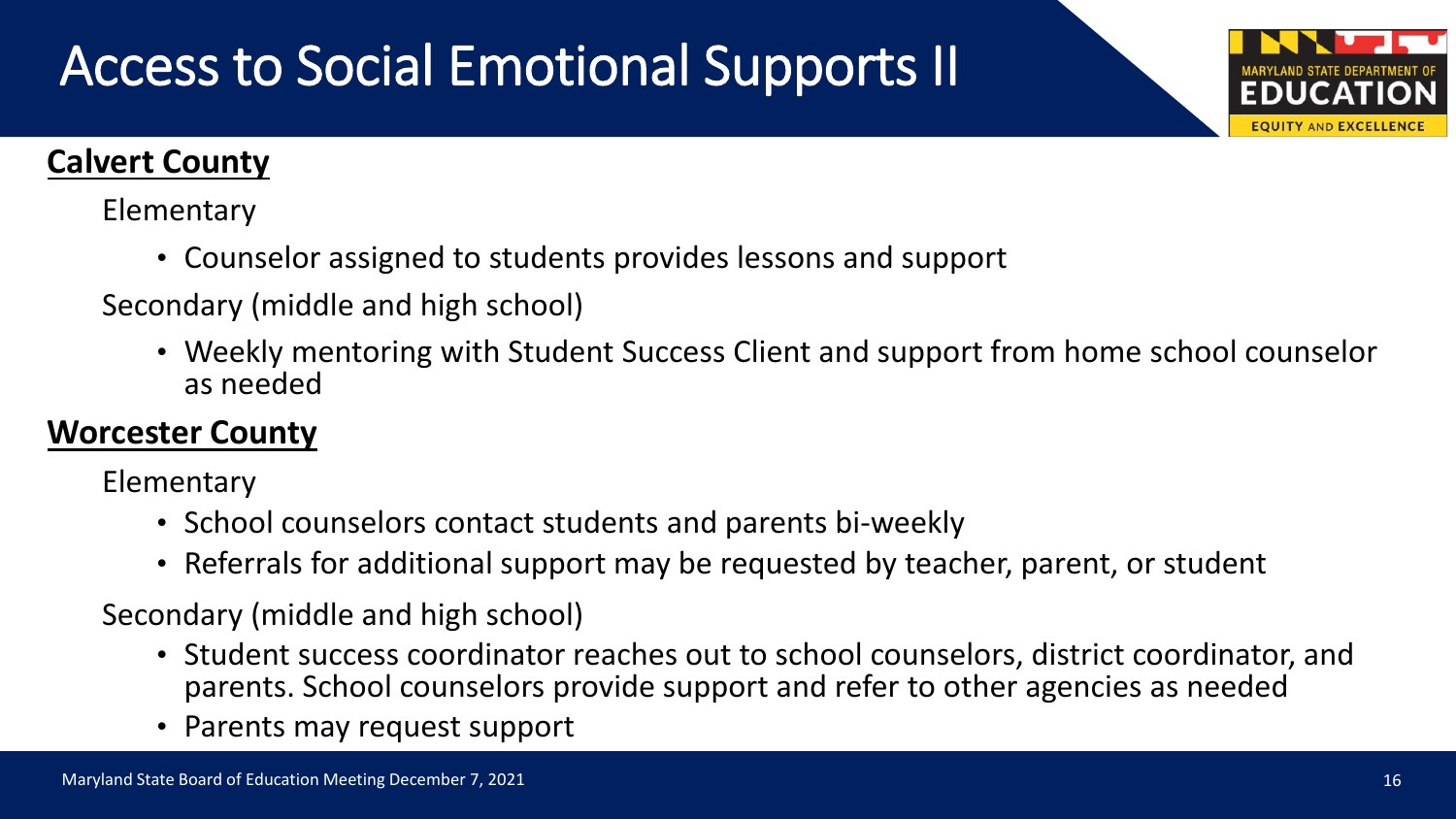

#### **All systems offer students in fully virtual programs access to school meals.**

#### **Caroline County**

- Families access a Google form to request meals and develop a plan to receive the meals
- Quarantined students may also participate

#### **Howard County**

- Families pre-order breakfast and lunch (paper or online requests)
- Meals are available at all high schools on Mondays and Thursdays

#### **Harford County**

- Families pick up ordered weekly meal kits from seven of the HCPS high schools
- Meal kits include breakfast and lunch for five days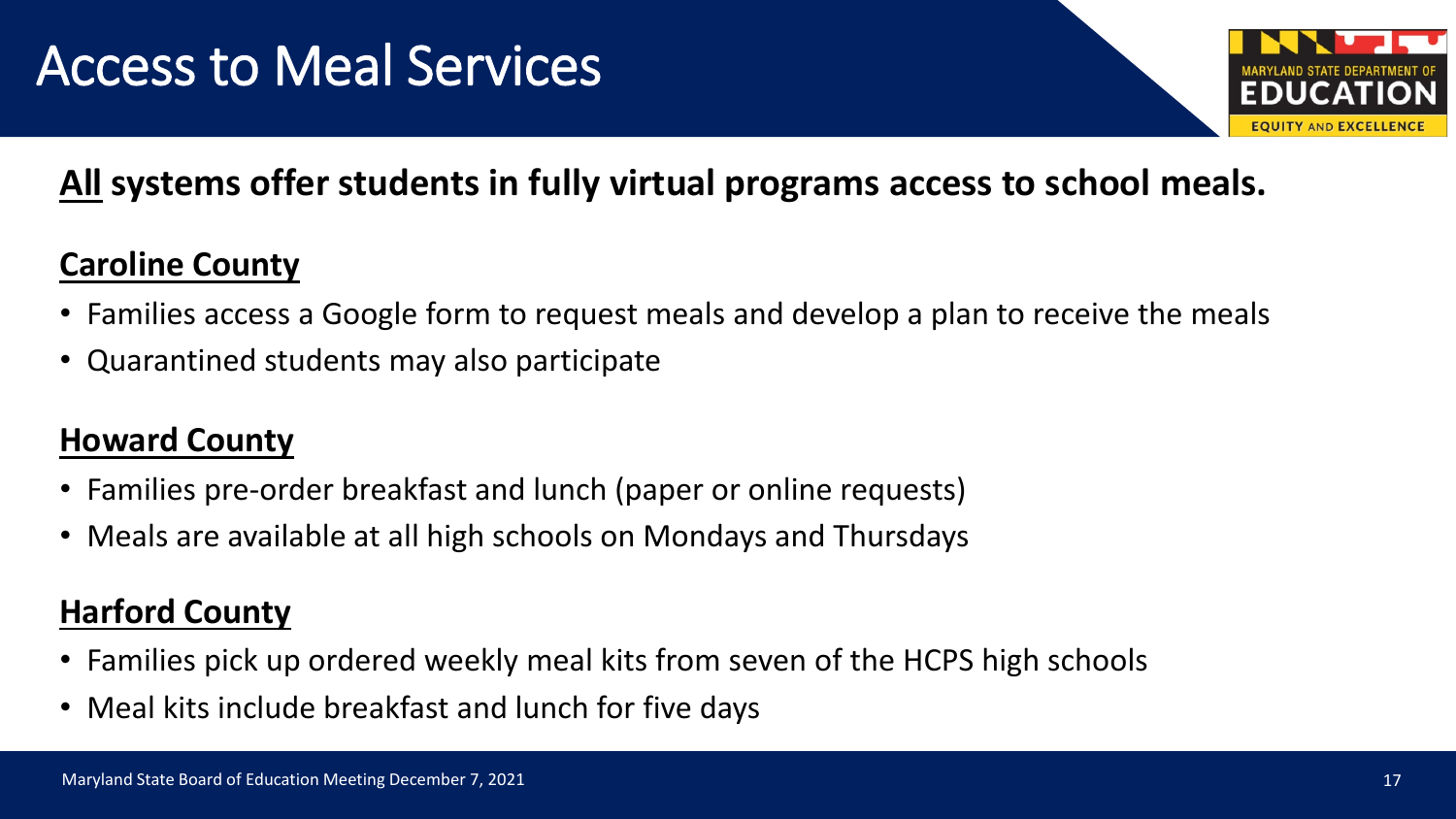### Quarterly Metrics: Instruction I



Virtual Program Class Size during the First Quarter

| <b>Grade Band</b>   | <b>Measure</b> | <b>Core Academic</b><br>Subjects | <b>Other Academic</b><br>Subjects |
|---------------------|----------------|----------------------------------|-----------------------------------|
| Elementary (K-5)    | Average        | 24.0                             | 24.1                              |
|                     | Range          | 12-34                            | 11-40                             |
| <b>Middle (6-8)</b> | Average        | 22.4                             | 25.0                              |
|                     | Range          | 12-28                            | 12-35                             |
| High $(9-12)$       | Average        | 17.5                             | 19.9                              |
|                     | Range          | $3 - 32$                         | $7 - 32$                          |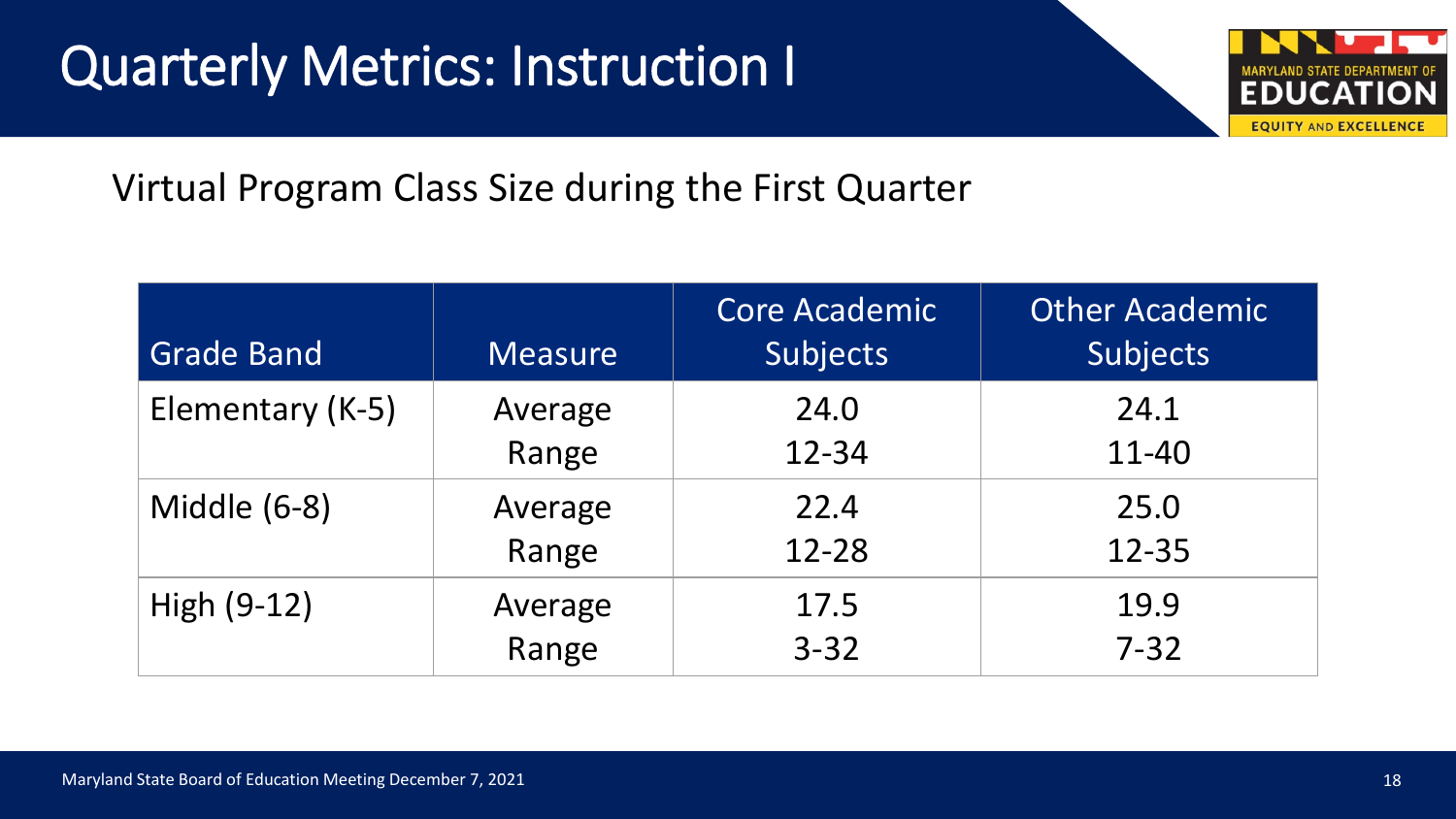# **Quarterly Metrics: Instruction II**



#### Virtual Program Instructional Time during the First Quarter

| <b>Grade Level</b>  | <b>Measure</b> | Instructional<br>Days during the<br><b>First Quarter</b> | Synchronous<br><b>Instructional Hours</b><br>per Week* |
|---------------------|----------------|----------------------------------------------------------|--------------------------------------------------------|
| Elementary (K-5)    | Median         | 45                                                       | 28.8                                                   |
|                     | Range          | 35-46                                                    | $5 - 37.5$                                             |
| <b>Middle (6-8)</b> | Median         | 45                                                       | 26.9                                                   |
|                     | Range          | 35-46                                                    | $3.3 - 37.5$                                           |
| High (9-12)         | Median         | 45                                                       | 10.0                                                   |
|                     | Range          | 35-46                                                    | $3.3 - 37.5$                                           |

\* In a typical five-day week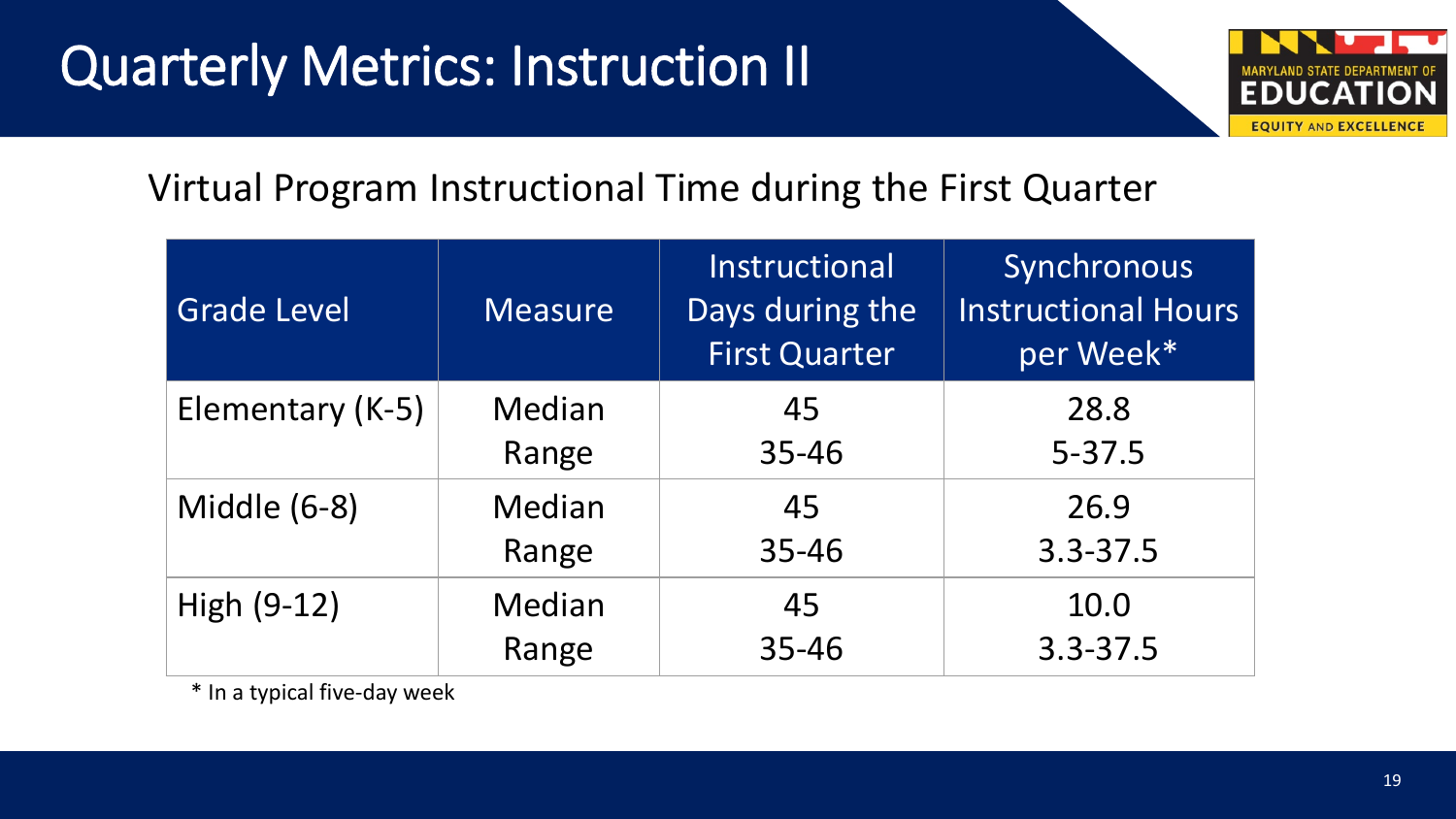# Virtual Program Staffing I





**First Quarter Virtual Program Teachers by Assignment and LEA**

**FIFES who taught solely in the virtual program**  $\blacksquare$  **FTEs who did not teach solely in the virtual program**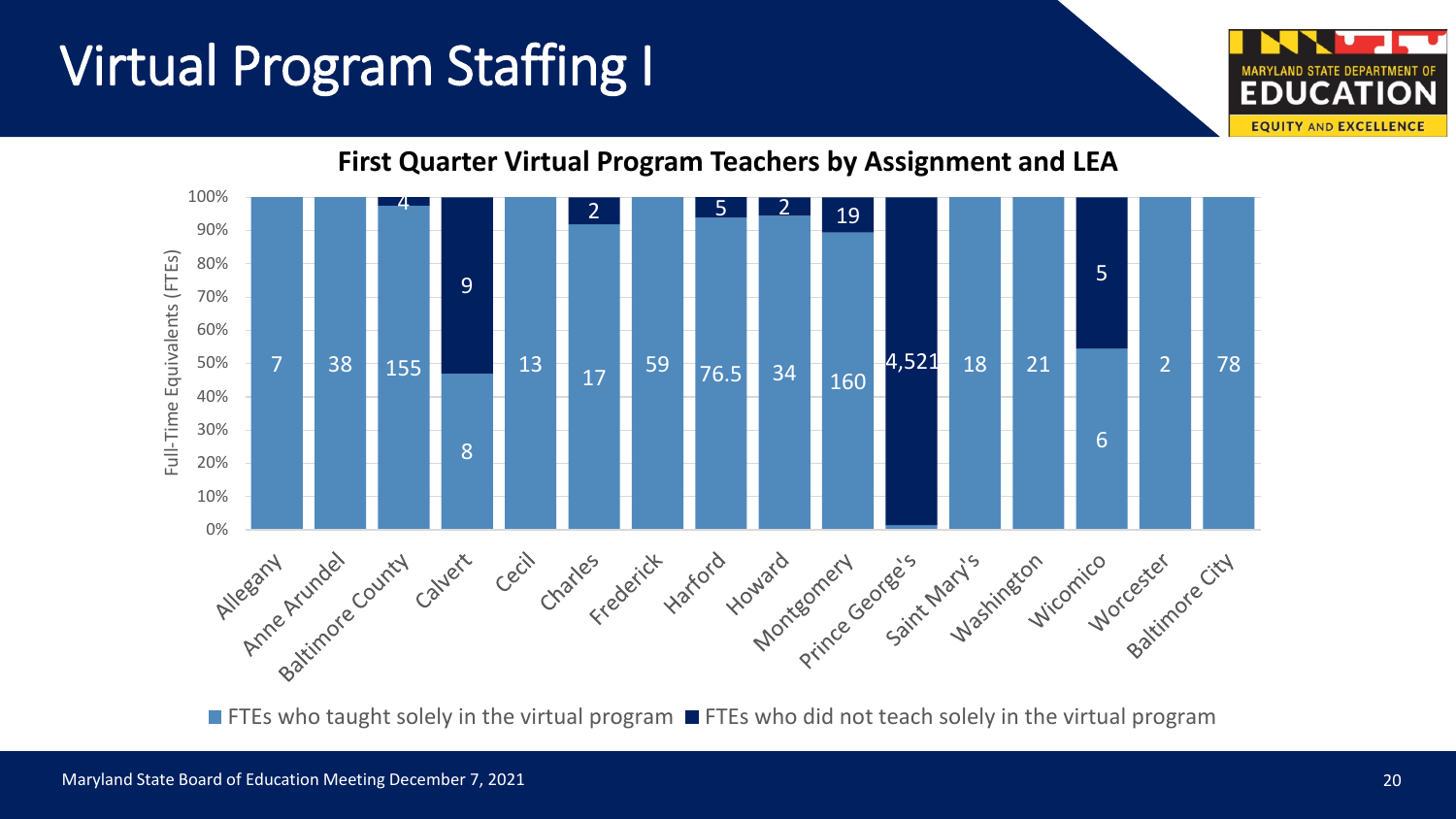## Virtual Program Staffing II



■ LEA teachers ■ Vendor-hired teachers ■ Teachers contracted by the LEA to teach 1 or 2 classes in the virtual program ■ Substitute teachers hired by the LEA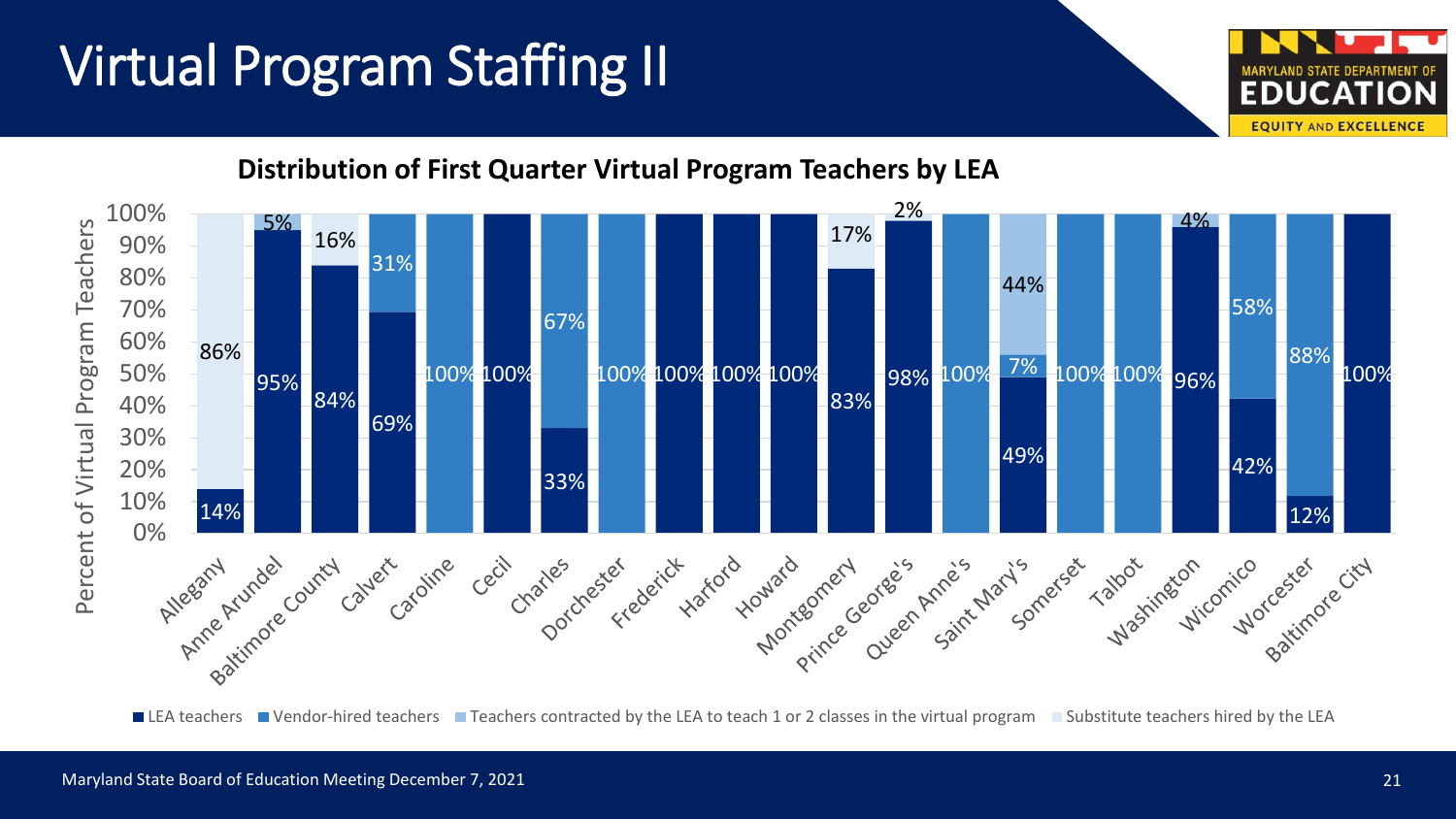### Professional Development I



Fully virtual program teacher professional development (PD) hours during the first term

|                                | <b>Elementary school</b> | Middle school | High school  |
|--------------------------------|--------------------------|---------------|--------------|
| <b>LEA Average Hours of PD</b> | 16.8                     | 16.8          | 19.4         |
| LEA Minimum Hours of PD        |                          | $\mathbf{R}$  | $\mathbf{R}$ |
| <b>LEA Maximum Hours of PD</b> | 54                       | 54            | 54           |

*Note: Data does not include professional development provided by virtual program vendors*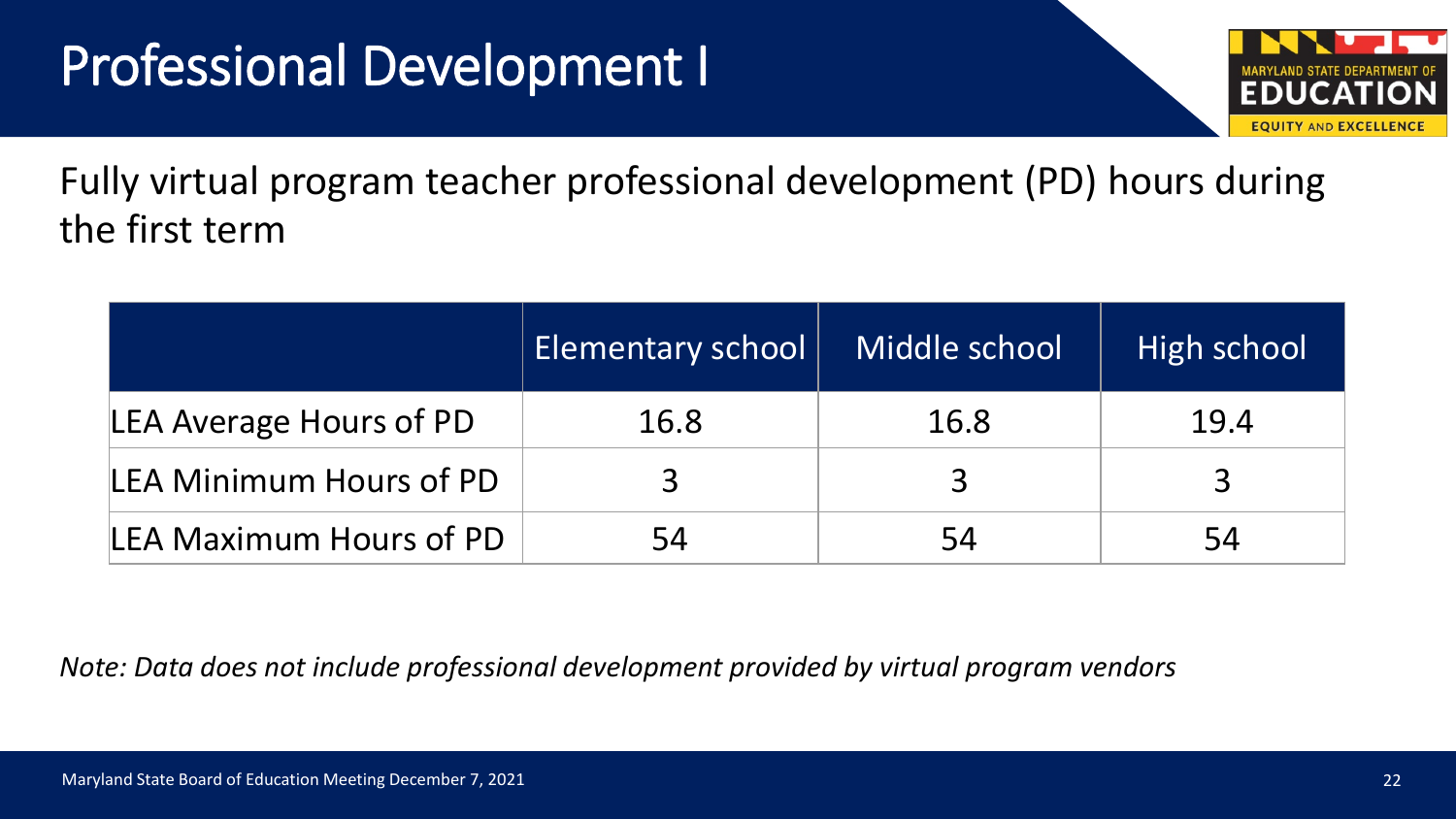

### Number of Systems Providing Professional Development by Type

| Professional Development Type   Elementary School   Middle School |    |    | <b>High School</b> |
|-------------------------------------------------------------------|----|----|--------------------|
| <b>Virtual Synchronous</b>                                        | 13 | 14 | 13                 |
| Virtual Asynchronous                                              | 12 | 14 | 12                 |
| $\ln$ person                                                      | 10 |    |                    |
| Self-service/As needed                                            | 15 | 15 | 13                 |
| <b>Total LEAs reported</b>                                        | 16 | 16 | 14                 |

*Note: Data does not include professional development provided by virtual program vendors*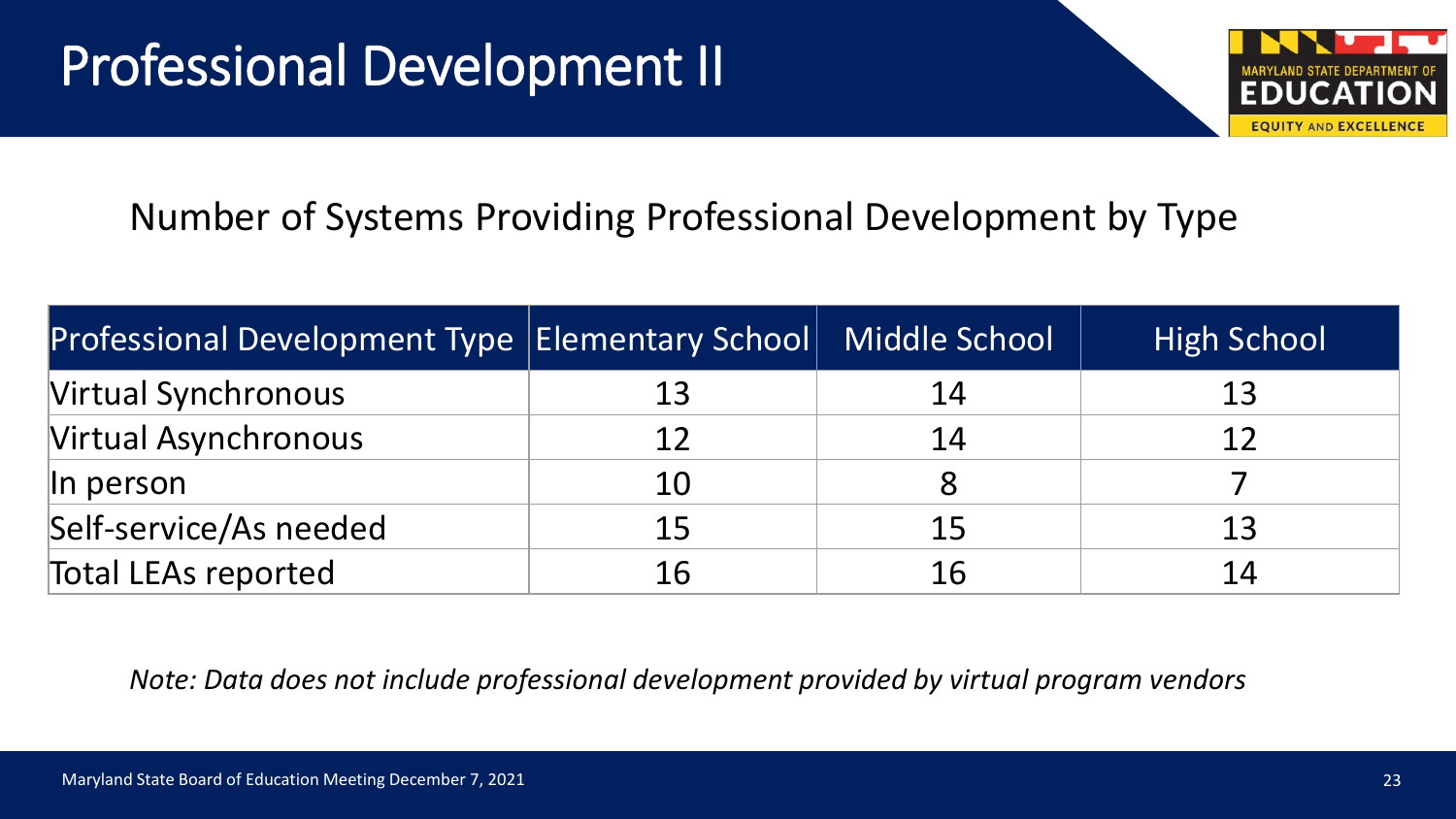### First Quarter Attendance, All Students

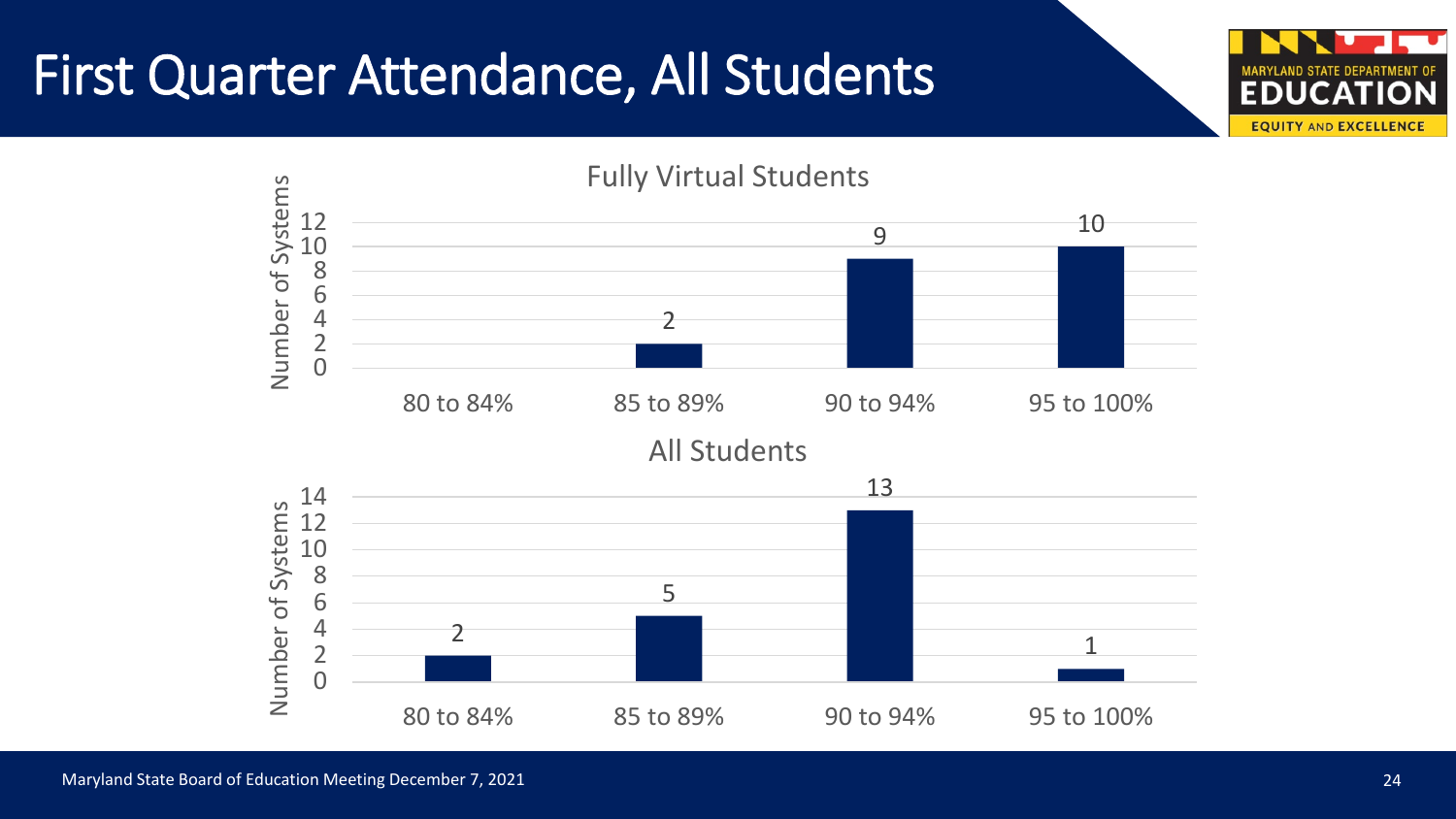### First Quarter Attendance by Student Group



Note: Only systems with at least ten students in a student group are included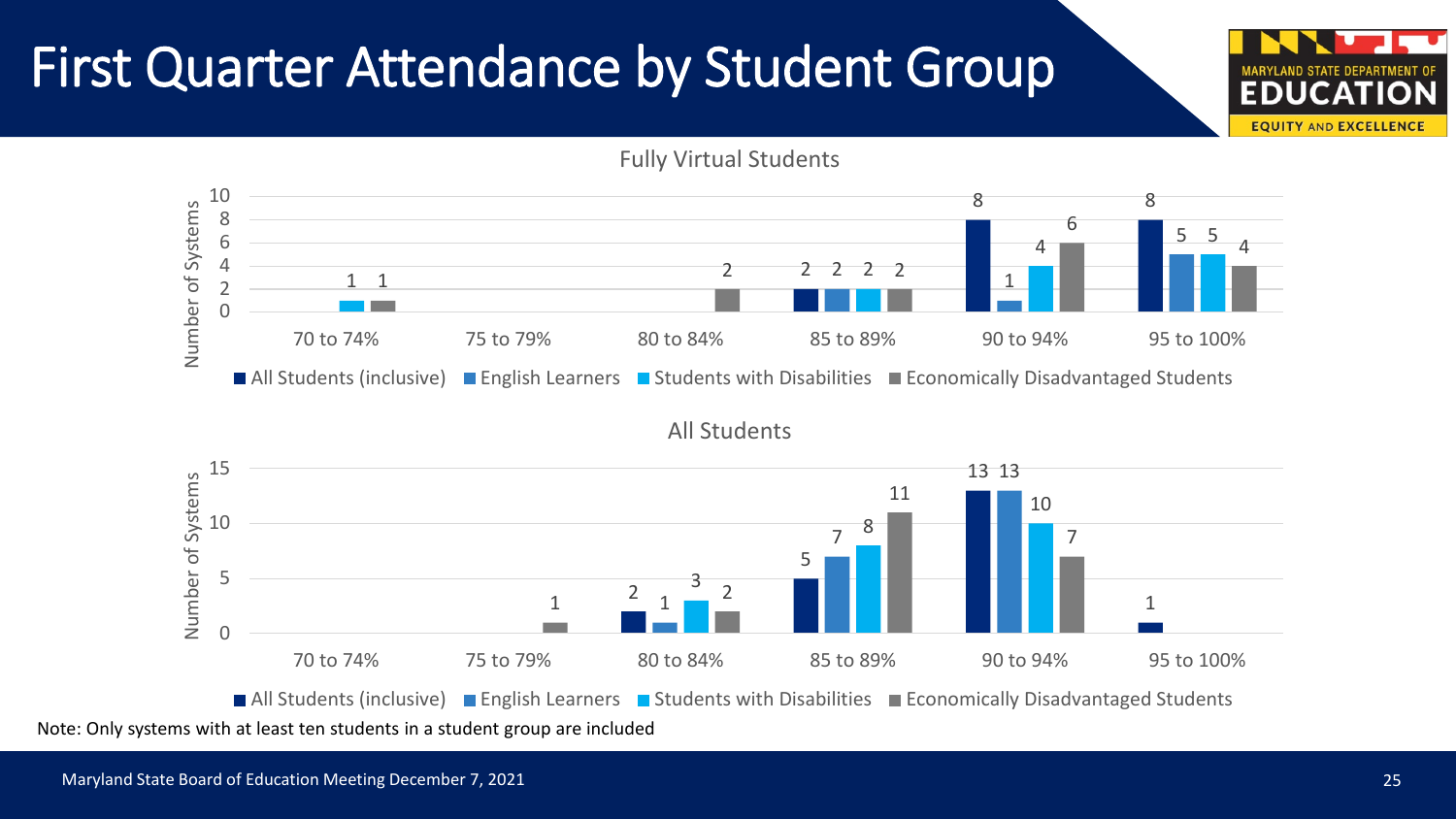### First Quarter Attendance by Race/Ethnicity



Note: Only systems with at least ten students in a student group are included.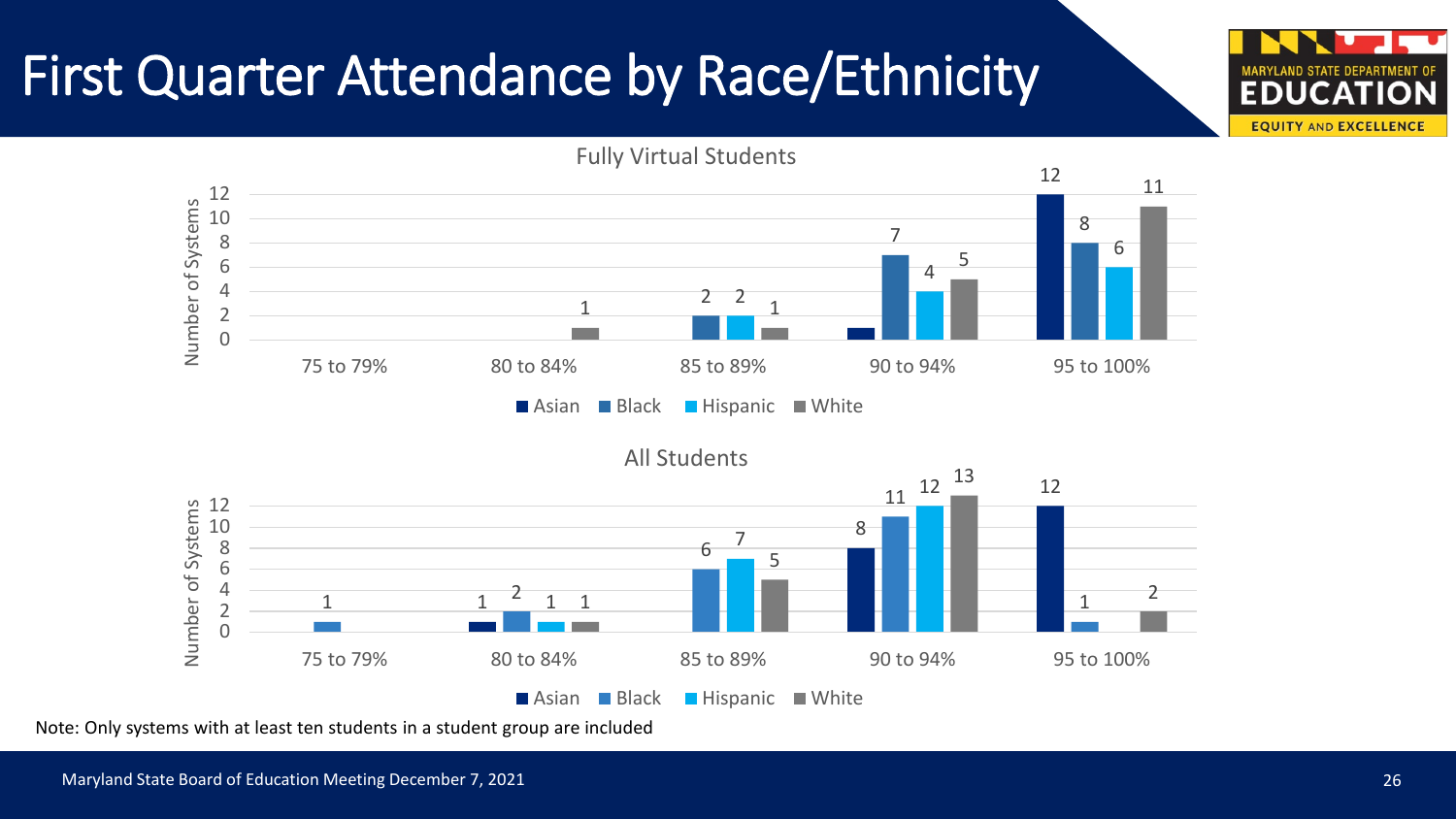### First Quarter Attendance Rates by Gender



Note: Only systems with at least ten students in a student group are included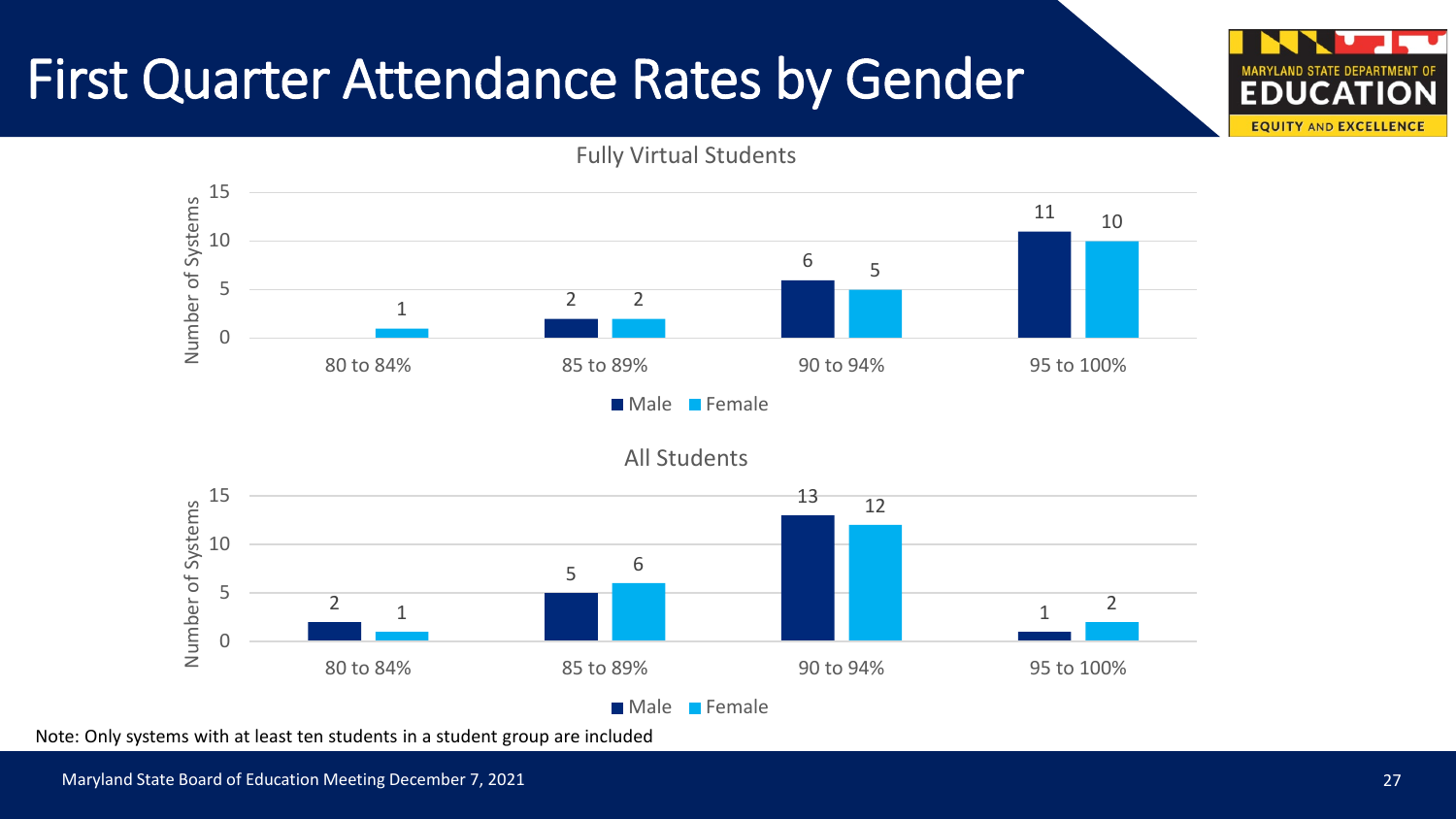### First Quarter Course Grades, Grades K-5



**Elementary School Course Failure Rates by Subject and Instructional Program**

Maryland State Board of Education Meeting December 7, 2021 28 and 2012 28 and 28 and 28 and 28 and 28 and 28 and 28 and 28 and 28 and 28 and 28 and 28 and 28 and 28 and 28 and 28 and 28 and 28 and 28 and 28 and 28 and 28 a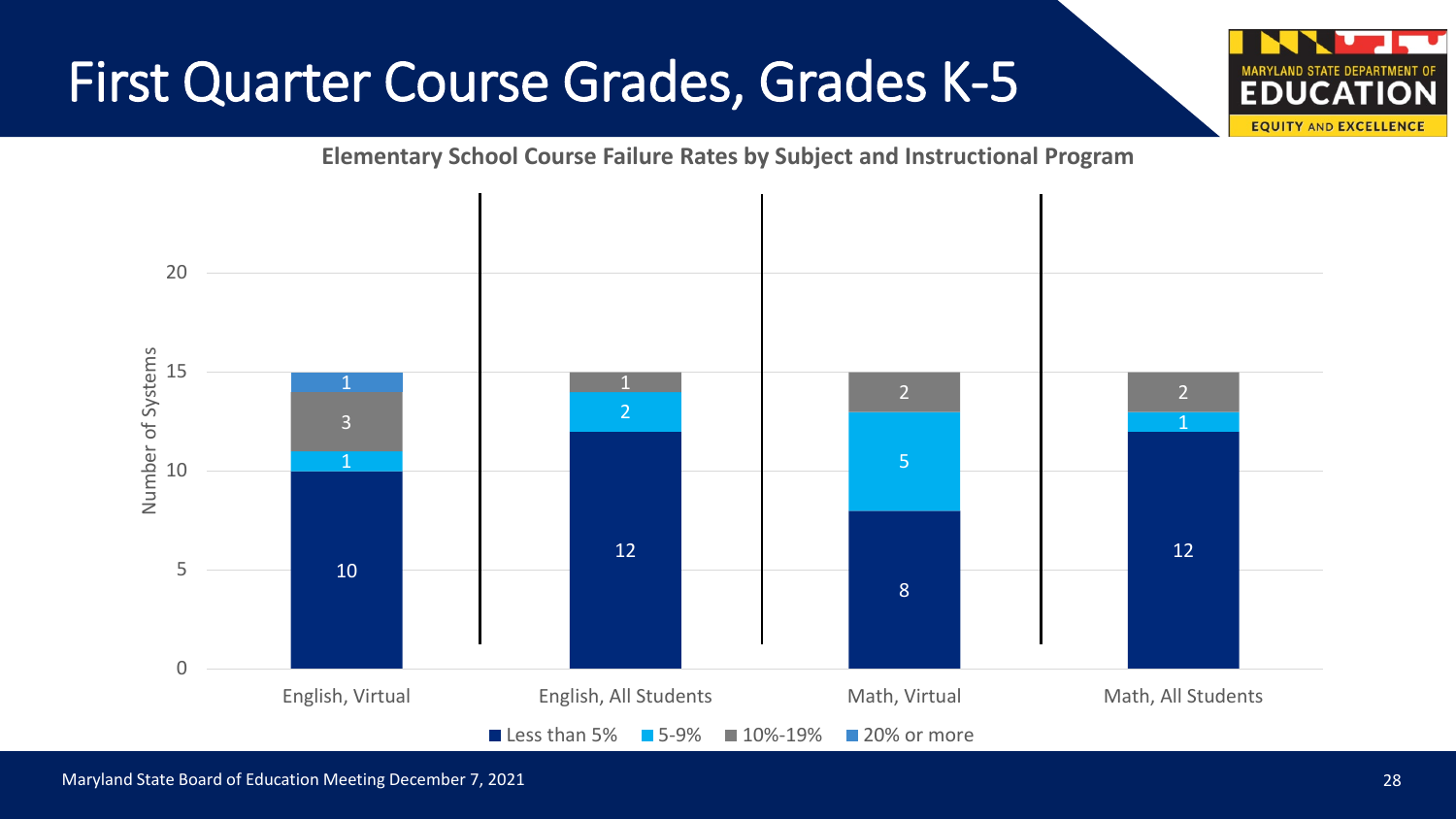### First Quarter Course Grades, Grades 6-8

#### 20 1 1 5 6 та в последните при отглещата в общественността на селото на селото на селото на селото на селото на селото на<br>В 1910 година от 1910 година от 1910 година от 1910 година от 1910 година от 1910 година от 1910 година от 191 Number of Systems 8 Number of Systems 6 8 15 10 7 5 10 8 a - Romând Amerikaansk ferheims (\* 1915)<br>19 - Paul Steffen, Amerikaansk ferheims (\* 1915)<br>19 - Paul Steffen, Amerikaansk ferheims (\* 1915) 5 9 8 7 5 8 8 3 2 3 3 3 3 4 5 6 7 3 1 3 3 2 2  $\Omega$ English, Virtual English, All Math, Virtual Math, All Science, Virtual Science, All Social Studies, Social Studies, Students Students Virtual All Students Students **■ Less than 5% ■ 5-9% ■ 10%-19% ■ 20% or more**

#### **Middle School Course Failure Rates by Subject and Instructional Program**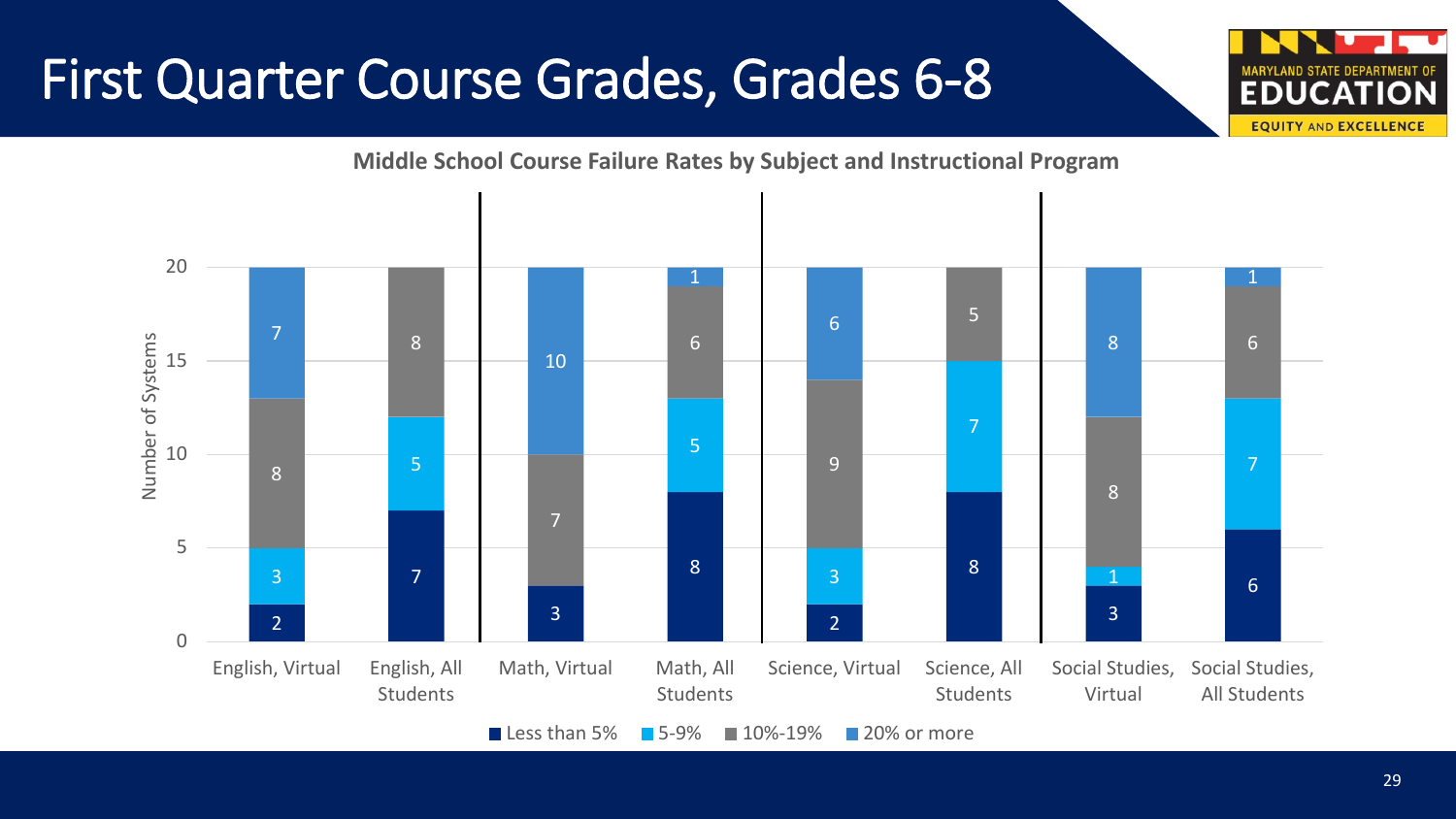### First Quarter Course Grades, Grades 9-12